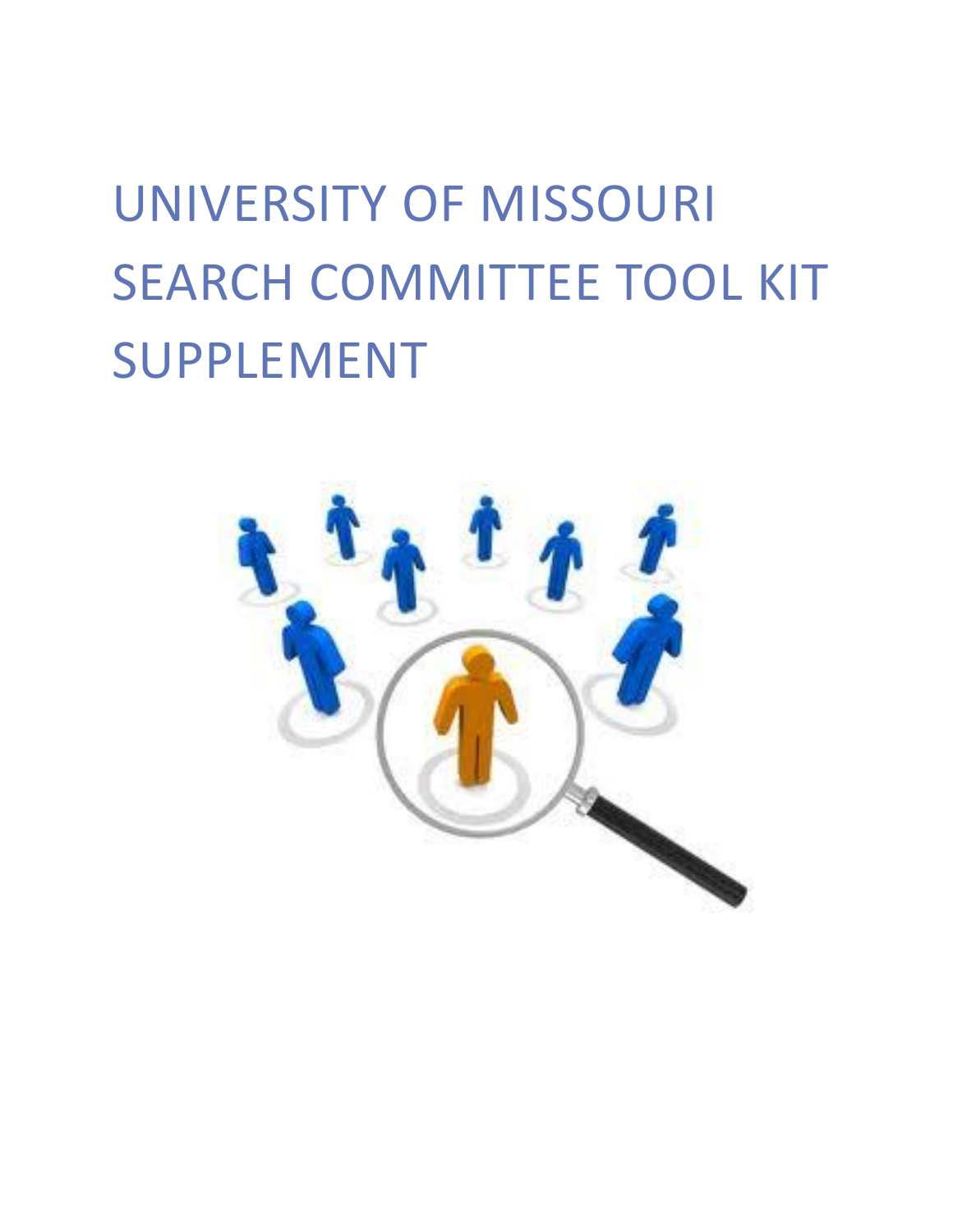# TABLE OF CONTENTS

| Examples of behavioral competency interview questions for reference checking 27 |  |
|---------------------------------------------------------------------------------|--|

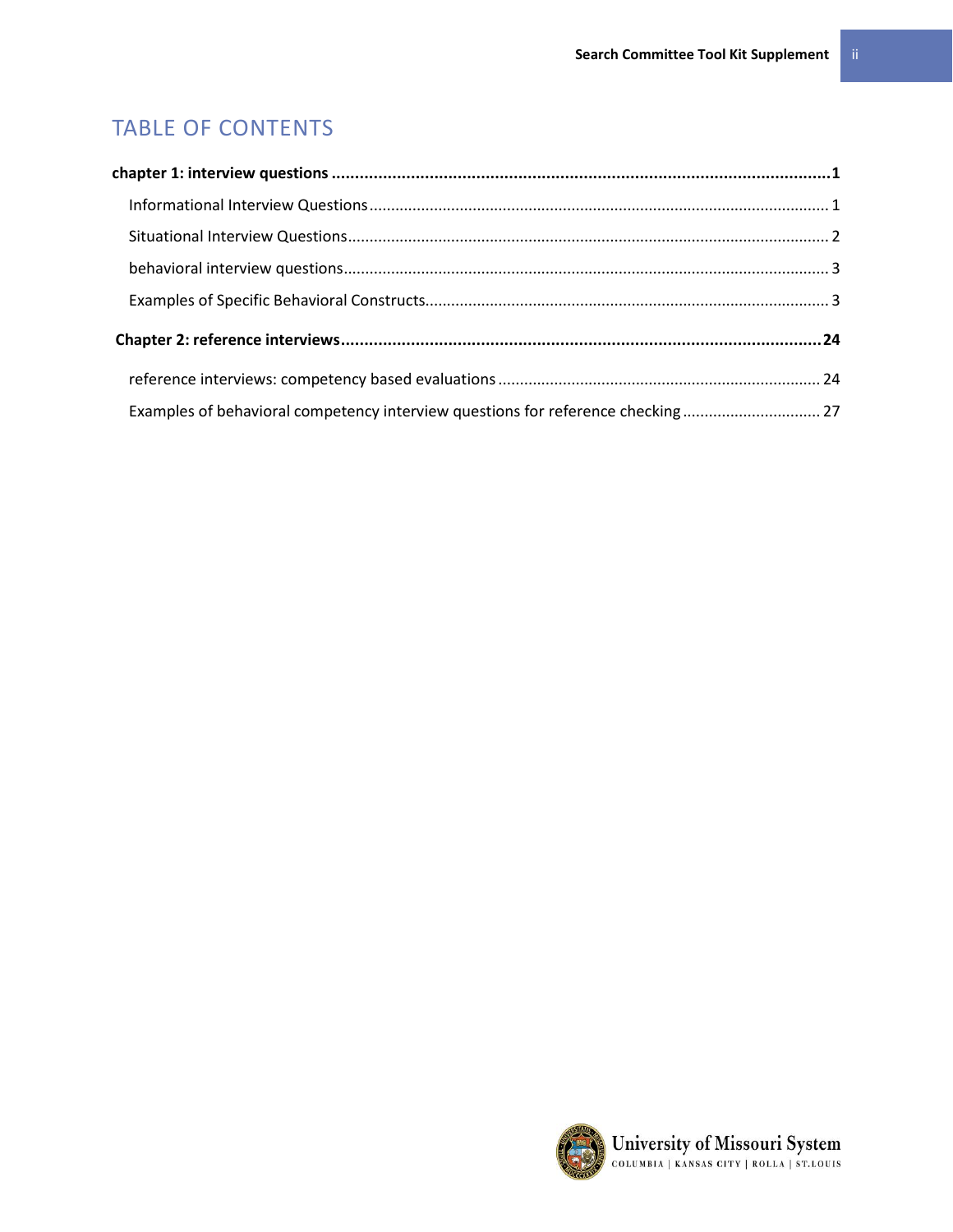# <span id="page-2-0"></span>CHAPTER 1: INTERVIEW QUESTIONS

Interview questions can be informational, situational or behavioral. Informational questions can be used to ascertain the facts about a person's education and/or career. Situational questions ascertain a candidate's response to a hypothetical or real-life situation and also test a candidate's ability to analyze and solve a problem or make decisions. Behavioral questions ascertain the nature of the candidate's past behavior which may indicate future performance. The following sections provide examples from each category of interviews.

#### <span id="page-2-1"></span>**INFORMATIONAL INTERVIEW QUESTIONS**

- 1. Tell us a little more about your professional experiences, particularly those not mentioned on your resume.
- 2. Why are you interested in leaving your current assignment and why do you feel that this assignment would be better for you?
- 3. Do you feel this position is a promotion, a lateral move, a broadening of your professional experience, or just a change? Why do you think so?
- 4. How does this position fit into your overall career goals?
- 5. Describe the duties of your current job.
- 6. What do you dislike most about your current job?
- 7. What is your favorite part of your current job and why is it your favorite part?
- 8. What are the three college courses that best prepared you for your current job?
- 9. What qualities or experiences make you the best candidate for this position?
- 10. Describe two or three major trends in your profession today.
- 11. On the basis of the information you have received so far, what do you see as the major challenges of this position and how would you meet them?
- 12. Discuss the committees on which you have served and the impact of these committees on the organization where you currently work.
- 13. Why did you choose this profession/field?
- 14. What new skills have you learned over the past year?
- 15. Describe your teaching style.
- 16. Describe your teaching philosophy.
- 17. What technology applications have you utilized in the classroom?

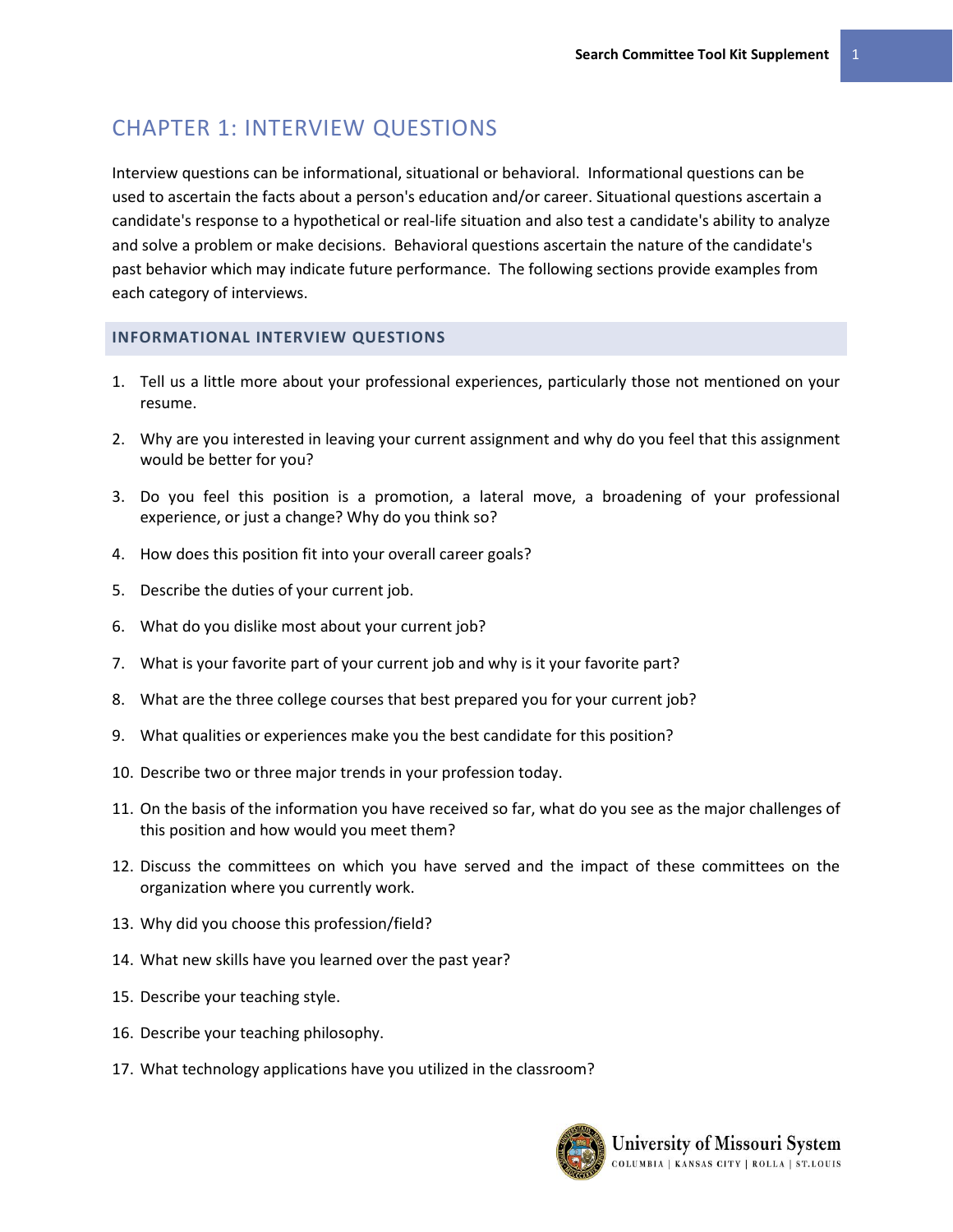- 18. Share your ideas about professional development.
- 19. In your opinion, how should the workload of a faculty member be split and into what areas?
- 20. What courses have you created or proposed in the past five years?
- 21. What do you think are the most important attributes of a good instructor?
- 22. Where would this position fit into your career development goals?

#### <span id="page-3-0"></span>**SITUATIONAL INTERVIEW QUESTIONS**

- 1. How have you worked with students and others to foster the creation of climates receptive to diversity in the classroom, in the curriculum, or in the department?
- 2. How have you mentored, supported, or encouraged students on your campus? What about minority students, women, or international students?
- 3. In what ways have you integrated multicultural issues as part of your professional development?
- 4. What new programs or services would you start if offered the position?
- 5. Please share with us your philosophy about customer service in an academic environment and give us some examples of service that would illustrate your views.
- 6. Tell us how you would learn your new job in the absence of a formal training program.
- 7. How would you characterize your level of computer literacy? What are some of the programs and applications with which you are familiar?
- 8. Think about a coworker from the present or past whom you admire. Why?
- 9. What are the characteristics that you prize most in an employee? What behaviors or characteristics do you find intolerable?
- 10. Can you share with us your ideas about professional development?
- 11. Describe some basic steps that you would take in implementing a new program?
- 12. What are some examples of your proudest professional accomplishments (Name two or three)?
- 13. Do you have any knowledge of the unique role of a two-year college or a liberal arts college or a research university (pick type of institution that is relevant to your specific institution)?

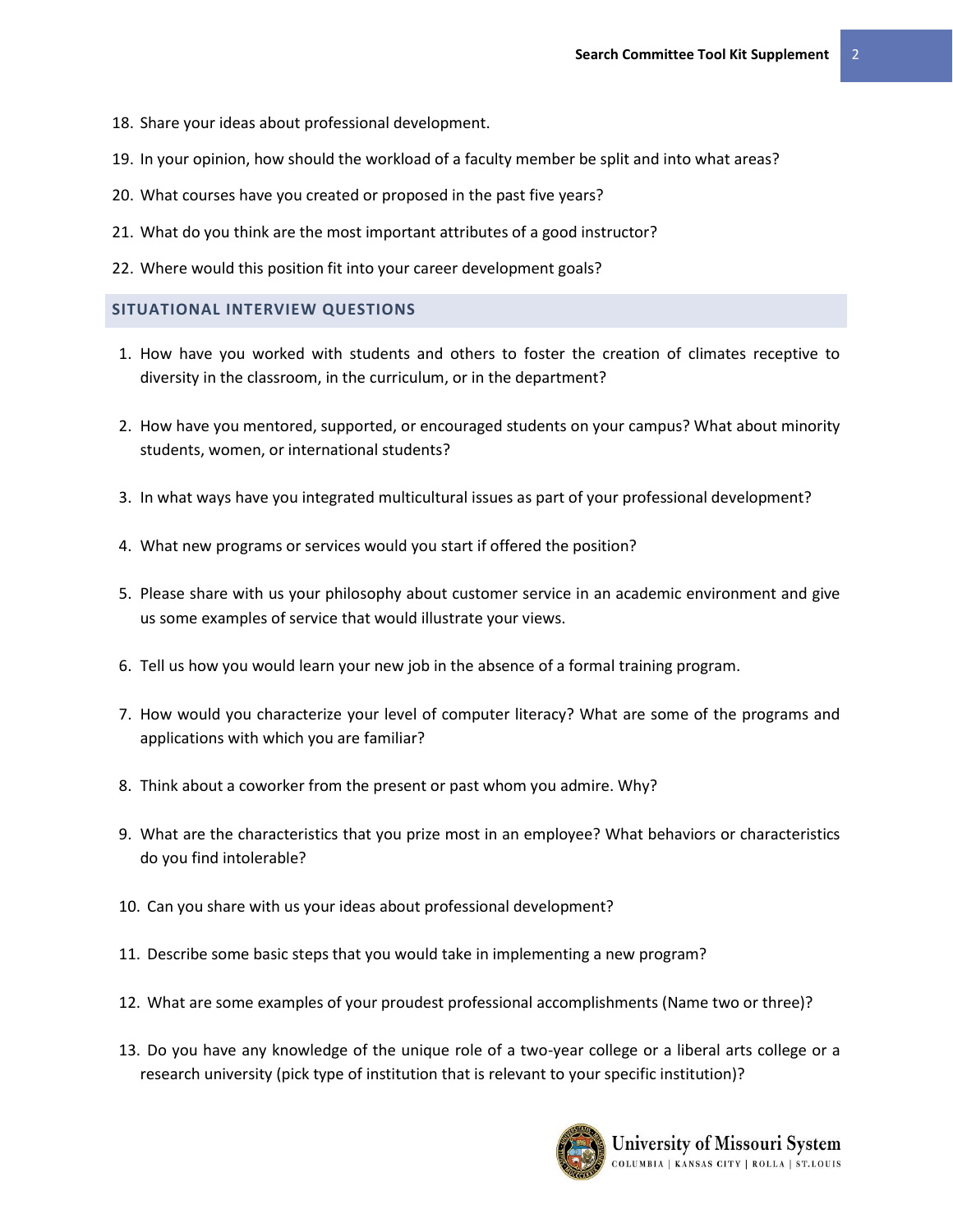#### <span id="page-4-0"></span>**BEHAVIORAL INTERVIEW QUESTIONS**

- 1. Describe a situation in which you did "all the right things" and were still unsuccessful. What did you learn from the experience?
- 2. Think about an instance when you were given an assignment that you thought you would not be able to complete. How did you accomplish the assignment?
- 3. Have you ever had a great idea but been told that you could not implement it? How did you react? What did you do?
- 4. Describe the best boss and the worse boss you have ever had.
- 5. Describe your ideal job.
- 6. What would your coworkers or your supervisor say about you?
- 7. Our college [or division or department] values diversity among its students, faculty, and staff, and we have made a commitment to promoting and increasing diversity. We believe that issues about teaching and leadership within a diverse environment are important, and we'd like to discuss your experience with and views about diversity.
- 8. Can you describe how you go about solving problems? Please give us some examples.
- 9. What is the biggest conflict you have ever been involved in at work? How did you handle that situation?
- 10. Provide an example of how you engage students, particularly in a course for non-majors?
- 11. Tell us how you involved your students in your research?

#### <span id="page-4-1"></span>**EXAMPLES OF SPECIFIC BEHAVIORAL CONSTRUCTS**

Behavioral questions ascertain the nature of the candidate's past behavior which may indicate future performance. This section provides more information on specific behavioral constructs and competencies to look for in potential candidates.

The information for this section was adapted from: *www.performanceSolutions.nc.gov/staffingInitiatives/selection/SelectionInterviewFormats BehaviorBasedInterviewQuestions.pdf*

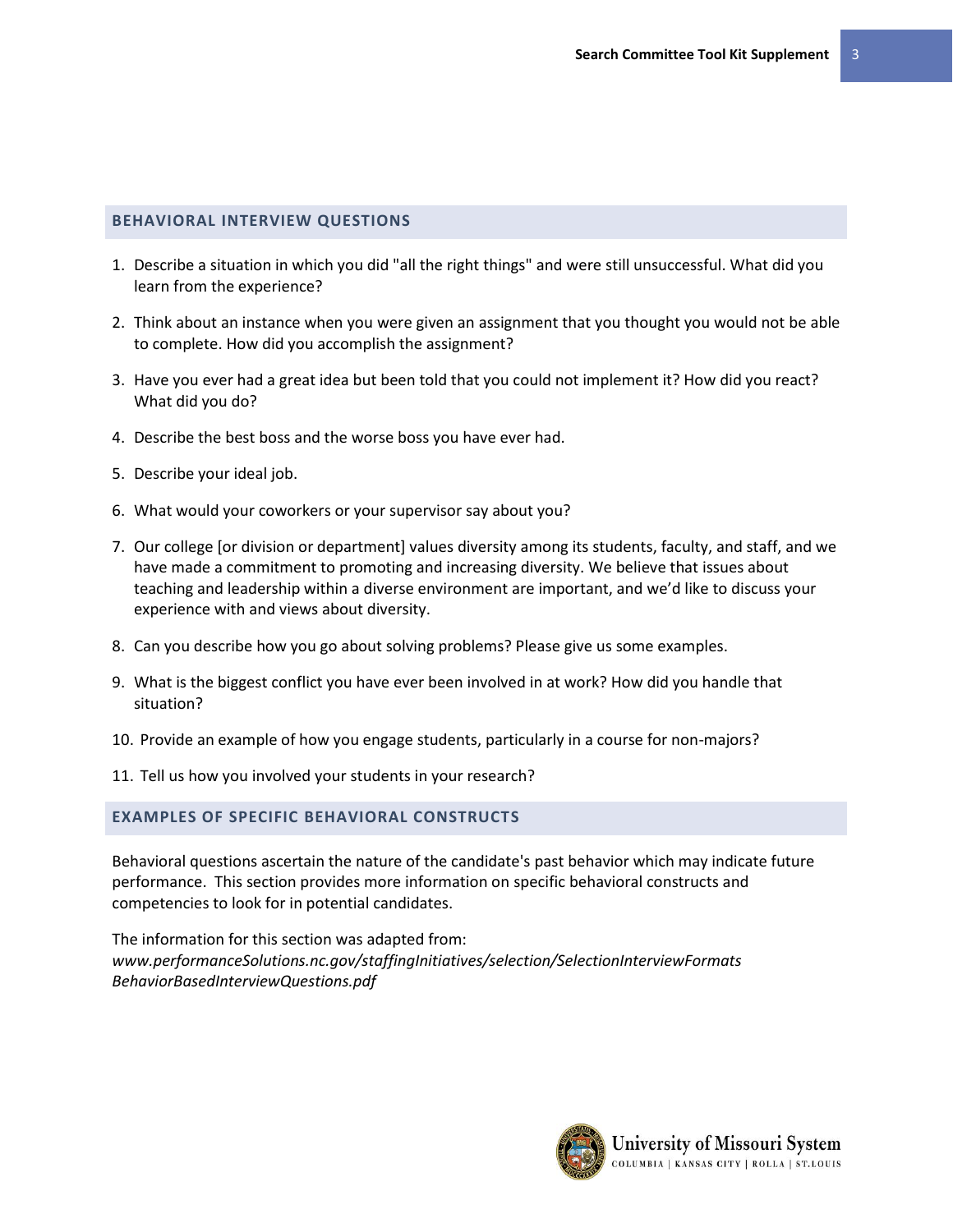#### *Adaptability*

#### **Definition**

Remaining effective while dealing with different people or in various situations, tasks and responsibilities. Many jobs in state government require employees to be effective in various situations. Some jobs involve a wide range of tasks while other jobs require work with clients and/or individuals who have different cultural, social, and economic backgrounds.

#### **Possible Questions**

- 1. Describe how you adjusted when priorities or procedures were changed.
- 2. Describe a work situation when you interacted with people from, different cultural, social and economic backgrounds. Were you effective? How?
- 3. How have you remained effective in your job when you experienced changes such as reorganization, a new supervisor, new procedures, legislative changes or conflicting priorities?
- 4. Have you ever had to move from one group to another? What adjustments did you have to make?
- 5. What strategies would you use in a small group meeting if there were divergent opinions or solutions proposed to solve a problem?
- 6. Have you ever had the primary mission of your job or a task change completely in a short period of time? What did you do?

#### *Analysis*

#### **Definition**

Relating and comparing data from different sources, identifying issues, getting relevant information and identifying other ways of doing things. All jobs call for some degree of analysis to evaluate a situation and find problems or opportunities or, to anticipate potential problems or opportunities. The people in these jobs must be able to do two things. First, they must gather and analyze the facts that will show the critical issues of a problem or opportunity. Second, they must find the most likely causes and possible solutions. There are many kinds of analysis: financial, quantitative, operational, organizational, staffing, and scientific. Each requires different ways of finding causes and solutions.

- 1. All of us are surprised occasionally to discover that the services we are performing for clients are not working. What steps did you take to correct a situation like this?
- 2. Using accurate information obtained from expert sources is the best information. What sources of information do you use in your job?
- 3. Describe the sources of information you have used to accomplish a project within the last 12 months. What did you do with the information?
- 4. Describe a situation in which you had potential barriers to success in a project. How did you overcome the barriers? Did you succeed?
- 5. Recall a difficult work problem you have encountered within the last 12 months. Explain how you identified the critical issues. What solutions did you develop?

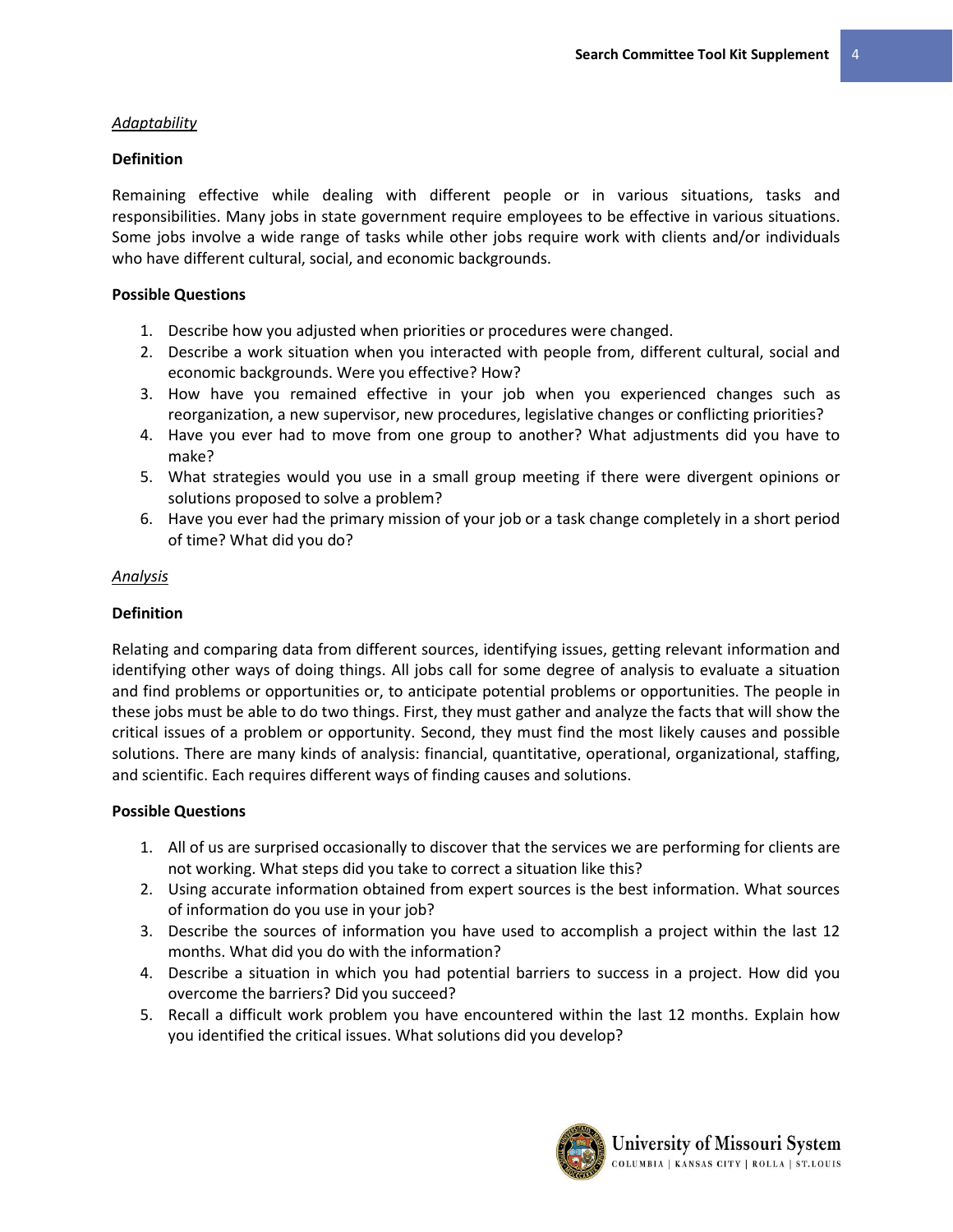#### *Attention to Detail*

#### **Definition**

The thoroughness in accomplishing a task with concern for all the areas involved, no matter how small. Some jobs need people who can handle both the small and large parts of a task. Such individuals won't overlook what needs to be done and can be depended on to do each task accurately and completely.

#### **Possible Questions**

- 1. How do you insure that all parts of a task, both large and small, are accomplished without any of them being overlooked?
- 2. Give some instances when you found errors in your work. How did you find them? How did you correct them?
- 3. Describe a situation in which some aspect of a project or task was overlooked. What were the causes of the omission and what were the results? How did you correct the mistakes?
- 4. Describe a situation when a project you were working on did not meet established deadlines. What caused the delay(s)? What did you do?
- 5. How do you stay on track when you are constantly interrupted while working on a project?

#### *Building Trust*

#### **Definition**

Interacting with others in a way that gives them confidence in one's intentions and those of the organization.

#### **Possible Questions**

1. Describe a situation in which you had to win the trust of another person.

#### *Coaching*

#### **Definition**

Helping employees develop their knowledge and skills; providing timely feedback, guidance and training to help them reach goals. The effort into coaching will pay off for the employee, the supervisor, and the organization. Effective coaching helps avoid performance and work habit problems, while building the confidence, commitment and skills people need to handle their work and achieve their performance expectations. When people work more effectively, productivity increases and there is more time to complete the important aspects of the job.

#### **Possible Questions**

- 1. What steps do you take to correct your employees' performance or work habit problems?
- 2. What do you do to build employees' confidence, commitment and skills?
- 3. Describe some employees who have become more successful and productive as a result of your management.
- 4. Give some examples of delegating work to subordinates in order to provide them development opportunities. What happened?
- 5. Have you ever conducted an interim review with an employee? What steps did you take?



University of Missouri System COLUMBIA | KANSAS CITY | ROLLA | ST.LOUIS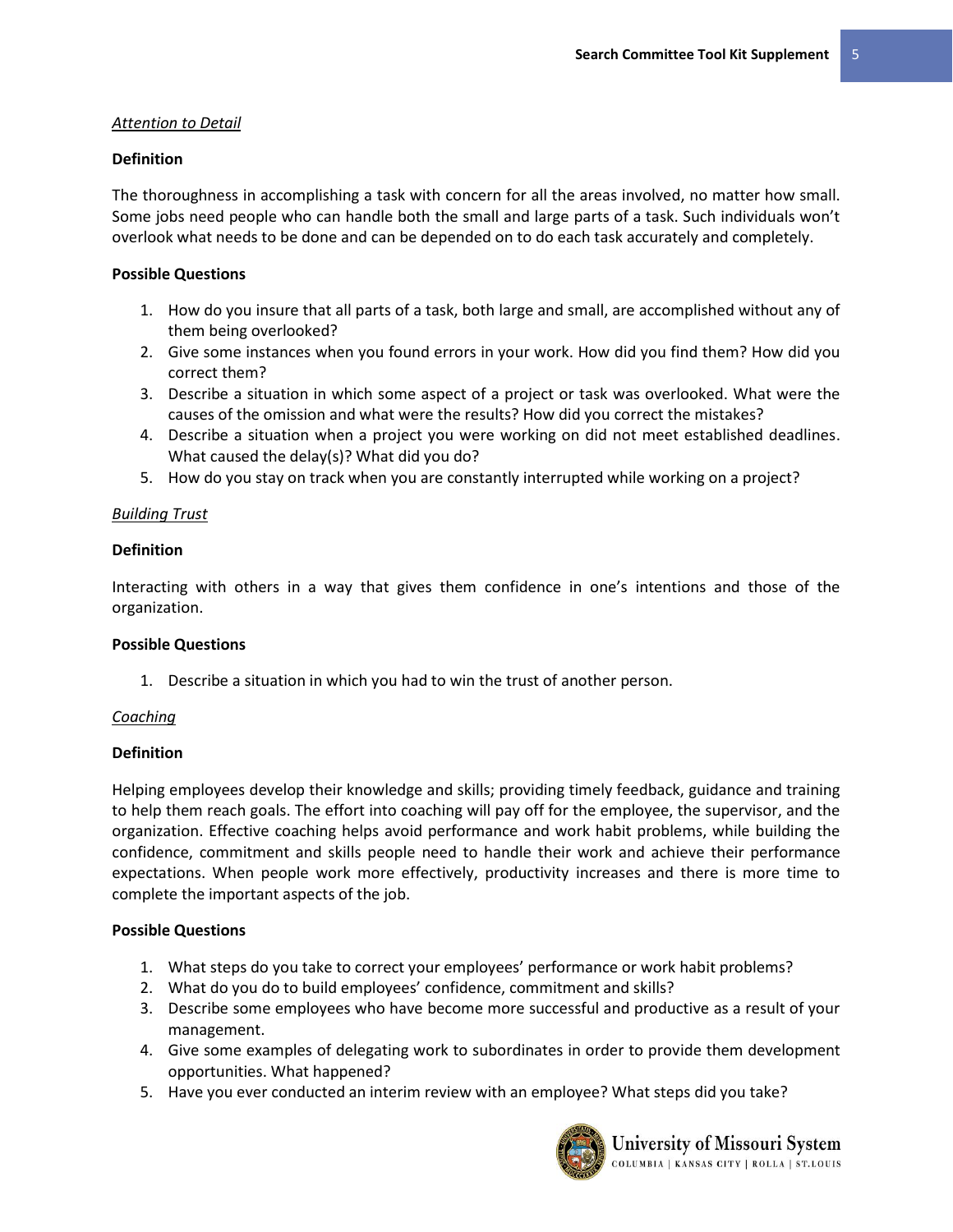- 6. Have you ever had an employee who had difficulty completing tasks? What action did you take with that employee?
- 7. Giving negative feedback about job performance to an employee is very difficult. What methods of giving negative feedback have you used which seem successful?

#### *Collaboration*

#### **Definition**

Working effectively with others, outside the line of formal authority, to accomplish organization goals and to identify and resolve problems. Individuals often find themselves in the middle of challenging relationships that require great skill to handle. Because most activities outside of the immediate work unit involve a number of people, collaboration is important. Collaboration will make the best use of resources when no direct reporting relationship exists. Collaboration is different from teamwork because collaboration refers to working with other employees outside of your immediate work group. An employee might work with individuals in other units, divisions or agencies within or outside of the state, or the general public.

#### **Possible Questions**

- 1. Describe how you handled a problem relationship with someone from another work unit, division or agency.
- 2. Explain how you worked with someone outside your immediate work group to accomplish a common goal.
- 3. How have you identified and resolved a problem with others outside your normal line of authority?
- 4. Discuss a situation in which you were assigned to work in a group and had to share your knowledge, resources, etc. with the group and they had to share theirs with you.
- 5. Describe a situation in which you and another member of a work group had different opinions about a topic. What happened?

#### *Continuous Improvements*

#### **Definition**

Originating action to improve existing conditions and processes; using appropriate methods to identify opportunities, implement solutions and measure impact. Some jobs require employee to make continuous effort to improve delivery of services, business processes and the like.

#### *Continuous Learning / Self Development*

#### **Definition**

Identifying new areas for learning; regularly creating and taking advantage of learning opportunities; using newly gained knowledge and skill on the job and learning through their application.

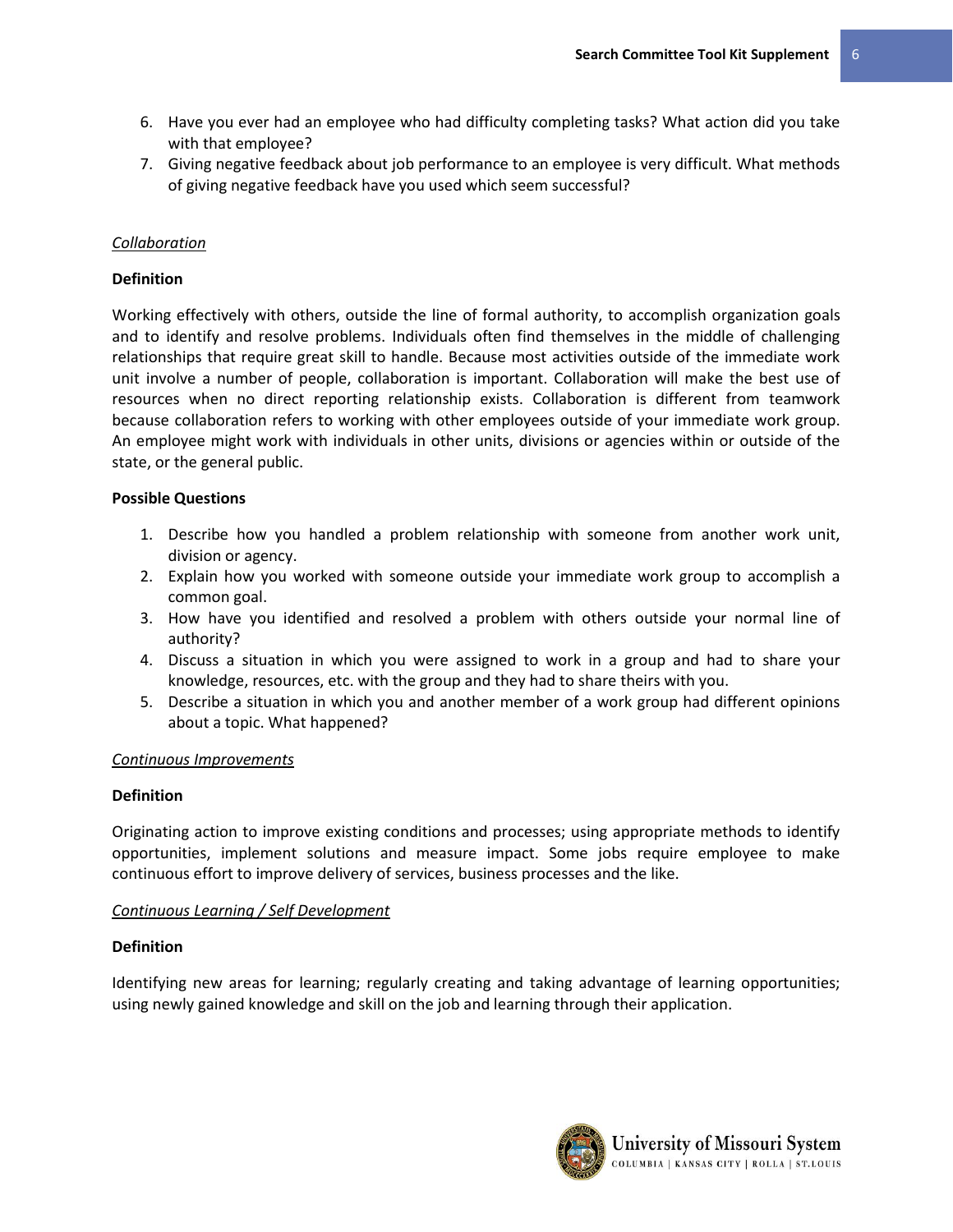#### *Creativity / Innovation*

#### **Definition**

Generating and/or recognizing imaginative or creative solutions in work related situations. Some jobs require creativity when handling tasks or solving problems. Creativity/ Innovation is often shown by an employee's support of creativity in others. (Creativity/Innovation in hobbies and non-job-related areas is not relevant)

#### **Possible Questions**

- 1. Describe the most innovative or creative thing you have done in your work experience.
- 2. Have you ever had a problem that the usual techniques could not resolve? What did you do to solve it?
- 3. Describe a positive change in your organization resulting from one of your original ideas.
- 4. How do you do things differently now than you did five (5) years ago?
- 5. What is the most unusual approach you undertook to resolve a problem?

#### *Decisiveness*

#### **Definition**

Readiness to make decisions, render judgments, take actions or commit oneself. In addition to analyzing problems, people often must reach a conclusion, make a recommendation or take action. With available information, individuals must make decisions on time and take action without waiting for more information or guidance. Decisiveness deals with the number of decisions made and the time it takes to reach conclusions. The quality of the decision or conclusion is covered by judgment and independent variable. A quick decision or action (high decisiveness) might be sound (good judgment) or unsound (poor judgment).

#### **Possible Questions**

- 1. Explain how you adjust your daily routine when priorities change.
- 2. Describe a difficult situation you have experienced within the last 12 months? What did you do?
- 3. Describe a project with critical deadlines to meet and how you met them.
- 4. Have you ever had to postpone action on a project to allow yourself more time to think? What happened?
- 5. Describe a situation where you rendered a snap decision based on available information and altered the course of action. What were the results? Were they positive or negative?

#### *Delegation*

# **Definition**

Effective use of employees. Giving decision-making and other responsibilities to the appropriate employee. Supervisors must know about the need to delegate. Without this knowledge, they will overload themselves or refer matters that should be handled by them and their staff to higher levels. When supervisors delegate effectively, they give the employee decision-making authority and room for action; clearly state the tasks, responsibilities and controls; provide the necessary guidance and

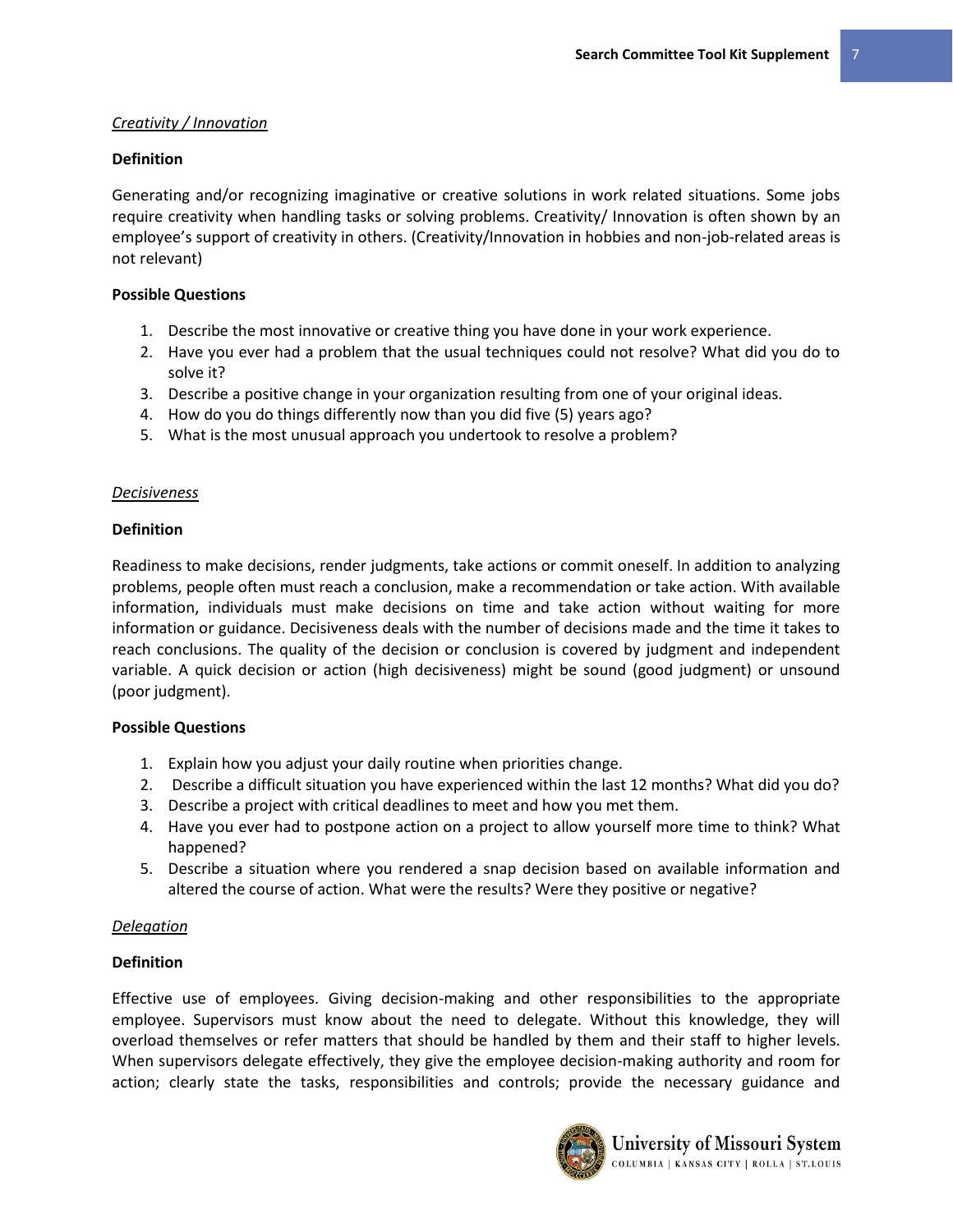resources; sell the employee on a task's importance and fit the task to the employee's skills and development needs. What is delegated (responsibility, authority or data gathering), how it is delegated (clarity of the delegation, information, resources suggested), and the targeted person's capabilities are important factors to consider in making these assignments.

#### **Possible Questions**

- 1. What work do you assign to subordinates? What steps do you follow to assign the work?
- 2. How do you decide what to delegate to subordinates? What factors do you consider?
- 3. Describe a situation where you had to involve your whole staff to accomplish a major project. Were you successful?
- 4. While you are out of the office, who is in charge of your unit? How do you select that person? How do you follow up when you return?
- 5. Have you ever had so many projects at once that you could not complete them all within specified deadlines? What did you do?

#### *Development of Employees*

#### **Definition**

Developing the skills of employees through development activities related to current and future jobs. Many jobs need people who care about making all employees as effective as possible and who can identify employee's weaknesses, design or locate the right development situations and motivate employees to develop themselves. Supervisors need to make sure they develop their staff in their current jobs. This behavior is closely linked to the dimensions of coaching or training. Development of employees focuses more on the long-range development of employees.

#### **Possible Questions**

- 1. If you or someone else in your work unit were to be absent for an extended period of time, how would their work be accomplished?
- 2. Have any of your subordinates ever been promoted to a position of more responsibility? Were they successful? Why?
- 3. Describe your least effective employee's weaknesses and what you have done to strengthen them.
- 4. Do you have a training program or a development plan for your employees? Describe it.
- 5. Give some examples of times when you delegated projects to employees to provide them with opportunities to develop additional skills. Did they develop them? Why or why not?

#### *Energy*

#### **Definition**

Maintaining a high activity level. Some jobs require employees to maintain the required activity level for an extended period of time, to sustain concentration or to pace the work throughout the work period.

#### **Possible Questions**

1. What work activities do you find most draining? Most exhilarating?

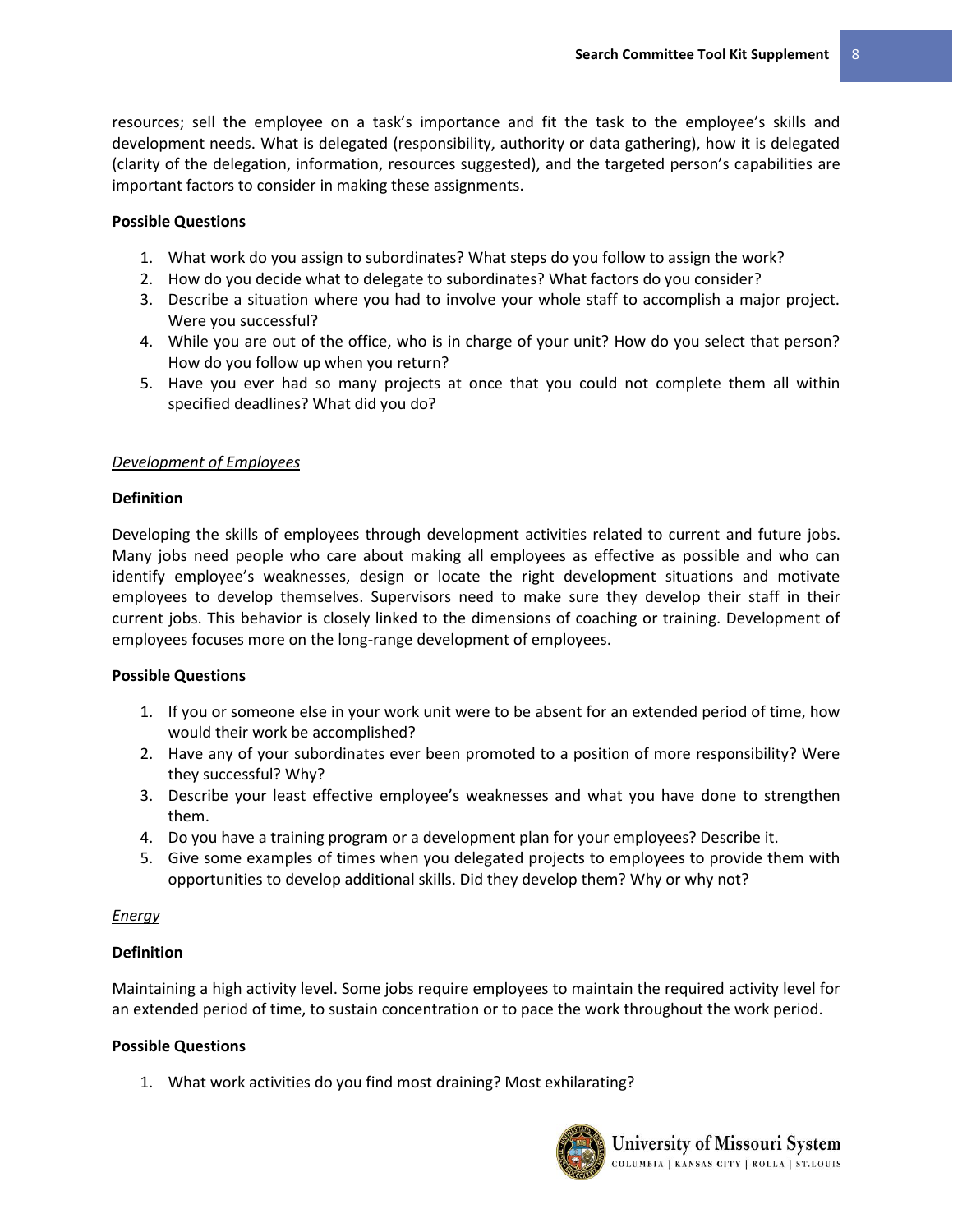- 2. Describe a situation when you had to work long hours, possibly overtime, to achieve a goal. How effective were you?
- 3. After an extended absence from work, such as a vacation or a training session, how do you catch up on work that has accumulated?
- 4. Give some examples of instances where your attention was required for an extended period of time. How did you maintain your alertness?
- 5. During which part of the day do you feel most effective? Why do you accomplish the most then?

#### *Equipment Operation*

#### **Definition**

Use of specific equipment or machines to meet defined standards. Typewriter, word processing equipment, keypunch, copy machine, bulldozer, forklift, motor vehicles, medical equipment, lab equipment, kitchen appliances, laundry machines, electronic equipment and boilers -- all are examples of machines or equipment that might be required for a job. It is appropriate to define the level of operation required as part of the definition.

#### **Possible Questions**

- 1. What equipment are you trained to operate? How do you use it to accomplish your job?
- 2. Explain the safety precautions you use when you are operating your equipment.
- 3. Are you responsible for maintaining and repairing your equipment? How do you do it?
- 4. How do you maximize the usage of your equipment to achieve success?

#### *Establishing Performance Goals*

#### **Definition**

Mutually establishing and reviewing with employees the expectations that guide and motivate them toward objectives. Research indicates that setting challenging, attainable program goals that are accepted by management and employees leads to high performance. Establishing performance goals (objectives) will ensure that the performance of each employee contributes to your objectives and the plan of the organization. Goals help employees establish clear courses of action and remove any uncertainties about the job. Accomplishment of goals provides a sense of achievement.

- 1. Have you ever conducted the initial or interim review of an annual work plan with subordinates? How did you do it?
- 2. How do you gain an employee's commitment to your organization's goals?
- 3. How do you monitor and review the progress of employees toward program goals?
- 4. Have you ever involved employees in establishing program goals? How did you do it? What were the results?
- 5. Have you ever supervised employees who did not achieve their program goals? What were the causes of their failures? What did you do?

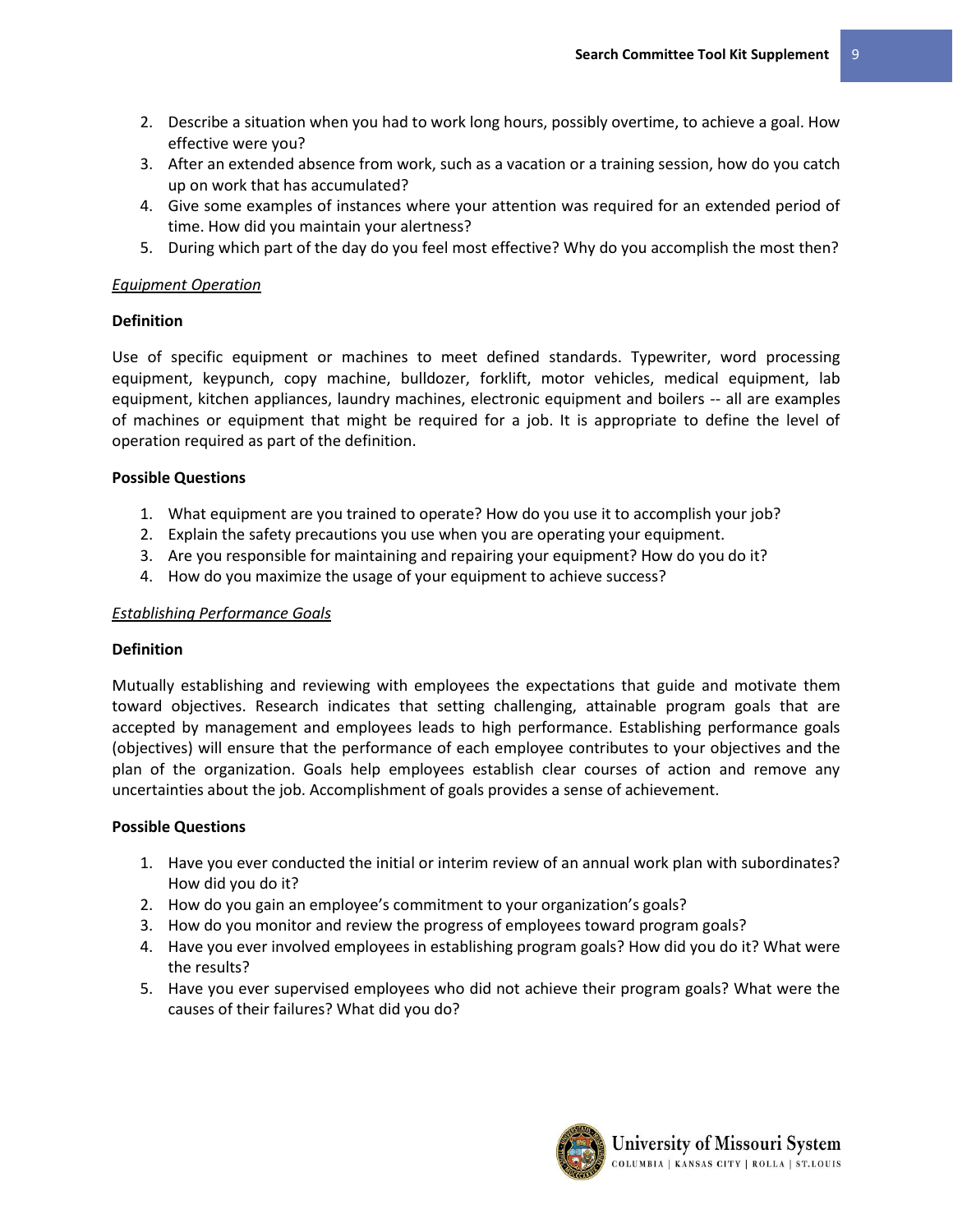#### *Impact (Personal)*

#### **Definition**

Creating a good impression, commanding attention and respect, showing an air of confidence. Many jobs require individuals who make favorable first impressions. This can be a highly desirable characteristic when there is no time to build an extensive relationship. Emphasis is placed on the "first impression" portion of the definition.

#### **Possible Questions**

- 1. How do you conduct yourself when meeting new clients for the first time?
- 2. Has anyone ever told you that you made a positive impression on them? What were the reasons for that impression?
- 3. Have you ever been involved in a situation where you had a very limited amount of time to persuade a new group of clients to take a specific course of action? How did you proceed?
- 4. When you find yourself in a new situation with strangers how do you respond?

# *Information Monitoring*

#### **Definition**

Setting up on-going procedures to collect and review information necessary to manage projects or departments; taking action to monitor or regulate processes, tasks, or activities; keeping track of delegated assignments and projects. All managerial and some individual jobs need people who can track and control activities, assignments, tasks and projects. Monitoring devices include direct observation, requests for written or oral reports, and feedback and reporting systems. Information Monitoring is associated with delegation because it deals with following up delegations to track effectiveness and determine where help is needed. However, information monitoring also applies to activities beyond those of employees. Effective information monitoring systems prevent surprises and letdowns because progress, trends and changes are tracked, monitored and reported.

#### **Possible Questions**

- 1. How do you stay abreast of processes, tasks and activities in your workplace?
- 2. What types of monitoring devices do you use to track and control activities in your job?
- 3. How do you follow up on responsibilities you have delegated to employees?
- 4. Have you ever had an employee who needed help to accomplish tasks? How did you reach the conclusion that the employee needed help?
- 5. How do you track the effectiveness of your employees' efforts?

#### *Initiative*

#### **Definition**

Actively attempting to influence events to achieve goals; self-starting rather than passive acceptance. Taking action beyond what is necessarily called for in order to achieve goals; originating action. Most jobs require people who will take actions beyond their job responsibilities. The person high in initiative will originate actions rather than respond to the requests of others. Most people control their own and others' resources, activities and time. It's impossible for management to specify all that needs to be

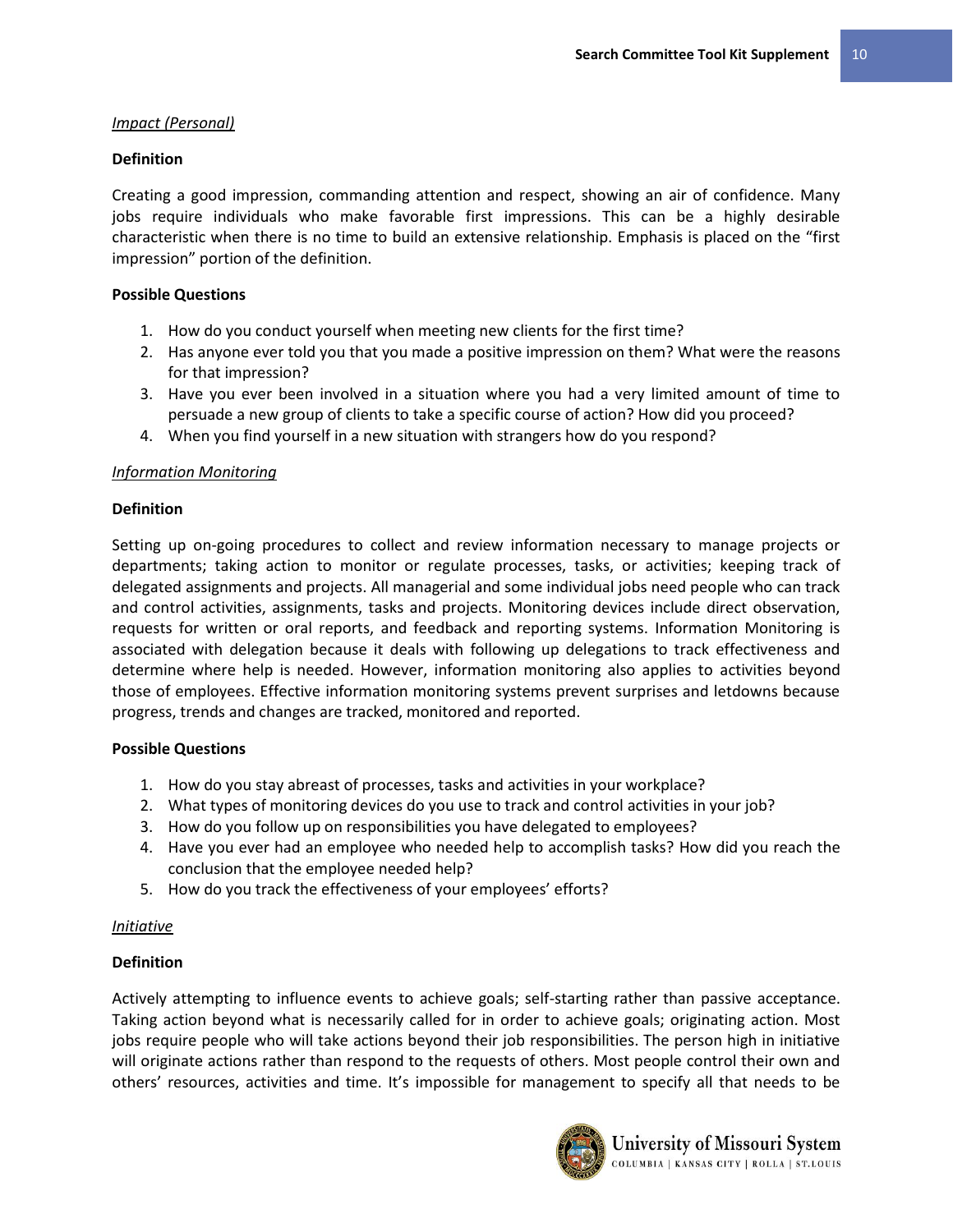done to achieve the job's goals. Thus, people must continually evaluate, select and act in different ways to meet their goals.

#### **Possible Questions**

- 1. List two or three suggestions or new ideas you have presented to your supervisor in the past 12 months. Why did you suggest each one? Were your ideas implemented?
- 2. Name some problems you have tried to solve before being instructed to do so.
- 3. What was the last difficult work problem you offered to help solve?
- 4. Describe some situations in which a project was accomplished primarily due to your actions. What actions did you take?
- 5. Give some examples of actions you took which were beyond what is normally expected from someone in your position. Why did you take those actions? What were the results?
- 6. Describe a new idea you have originated to improve work efficiency or make the job easier. How did you get that idea implemented?

#### *Integrity*

#### **Definition**

Maintaining social, ethical, and organizational norms in job-related activities. Most jobs demand that individuals do what is morally and ethically right. It might be possible at times to get away with something without being found out, but it is important that employees do what is morally and ethically right.

#### **Possible Questions**

- 1. Discuss an instance when you could not honor a commitment or had to renege on a promise? How did you notify affected persons? Did they understand?
- 2. Most regulations leave some leeway for interpretation. Discuss a few examples of when you had to stretch or bend the rules.
- 3. Describe a situation where you broke a rule or came close to breaking it. What were your reasons?
- 4. Have you ever had to confess or admit to a mistake in the workplace? Discuss the situation.
- 5. Describe some instances when you kept commitments to others even to your own detriment? Do you feel you did the right thing?
- 6. What action(s) have you taken when you observed others breaking the rules?

#### *Judgment*

#### **Definition**

Weighing alternative actions and making decisions that reflect the facts of a situation. Decisions are based upon logical assumptions that take into consideration the organization's resources. Many jobs require people to make decisions in several areas. Once all pertinent and available information has been analyzed and alternatives have been developed, individuals must consider the pros and cons of each alternative and select the best one. Judgment specifically deals with the quality of decisions based on given or available information. Judgment, therefore, is strongly related to analysis. If a poor decision was made because of inadequate information, evaluate analysis, not judgment. If the employee decided not to obtain or consider information and a poor decision resulted, look at judgment.

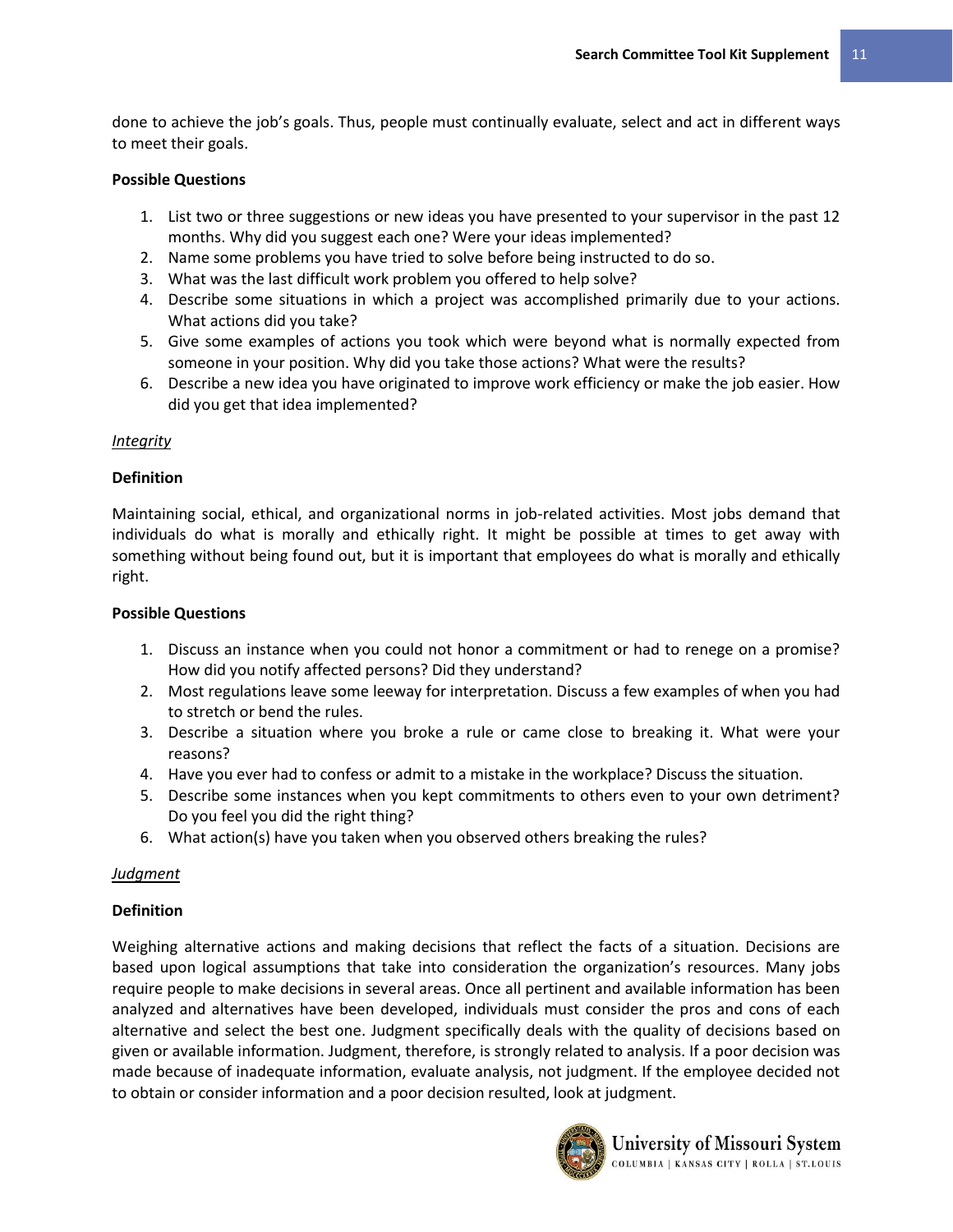#### **Possible Questions**

- 1. Give two or three examples of good decisions you have made within the last 12 months. How do you know they were good?
- 2. Describe a difficult decision you have had to make within the last 12 months. What were some alternatives? Why did you choose the one you did?
- 3. Describe a situation in which you involved others in a decision making process. Why did you include the others?
- 4. Discuss the pros and cons of an important decision you made at work?
- 5. Have you ever made a decision that had a negative impact at work? What caused the negative results? Why?

# *Leadership / Influence*

# **Definition**

Using proper interpersonal styles and methods to guide individuals or groups to accomplish a task. Maintaining group cohesiveness and cooperation; helping group process and gaining agreement/commitment to ideas, plans, or courses of action. Supervisors must be able to influence and be influenced by others. In doing so they must accurately assess the skills, feelings, concerns and needs of others. They must explain government policies, procedures, and objectives. They must model the enthusiasm, hardworking attitude, competence, and commitment to quality and growth that they expect from others. With their own staff or groups, they must be able to build a cohesive and cooperative team while, at the same time, honestly confronting issues that occur at all levels of the organization.

- 1. What did you do to gain the cooperation of a difficult group?
- 2. How did you gain employees' commitment to a new policy or procedure?
- 3. What do you do to maintain trust and unity among employees?
- 4. How do you accurately assess the skills, feelings, concerns and needs of others? What do you do with this information? How do you use this information to lead the group?
- 5. What do you do specifically to model energy, enthusiasm, competence, commitment and a hard working attitude for others?
- 6. Describe how you supervise other employees. What is your preferred style?
- 7. Do you have a unique approach to management or supervision? Please give an example that illustrates your approach.
- 8. Do you see yourself as more technical or more management oriented? Give an example.
- 9. Explain an instance when you used your leadership skills to solve a problem.
- 10. Explain how you have worked successfully with a team to achieve an important goal.
- 11. How closely have you supervised an employee who was having difficulty? What did you do? What was the outcome?
- 12. In what respects have you improved as a supervisor in the past few years?
- 13. What factors do you think have contributed to your effectiveness as a supervisor? Share examples.

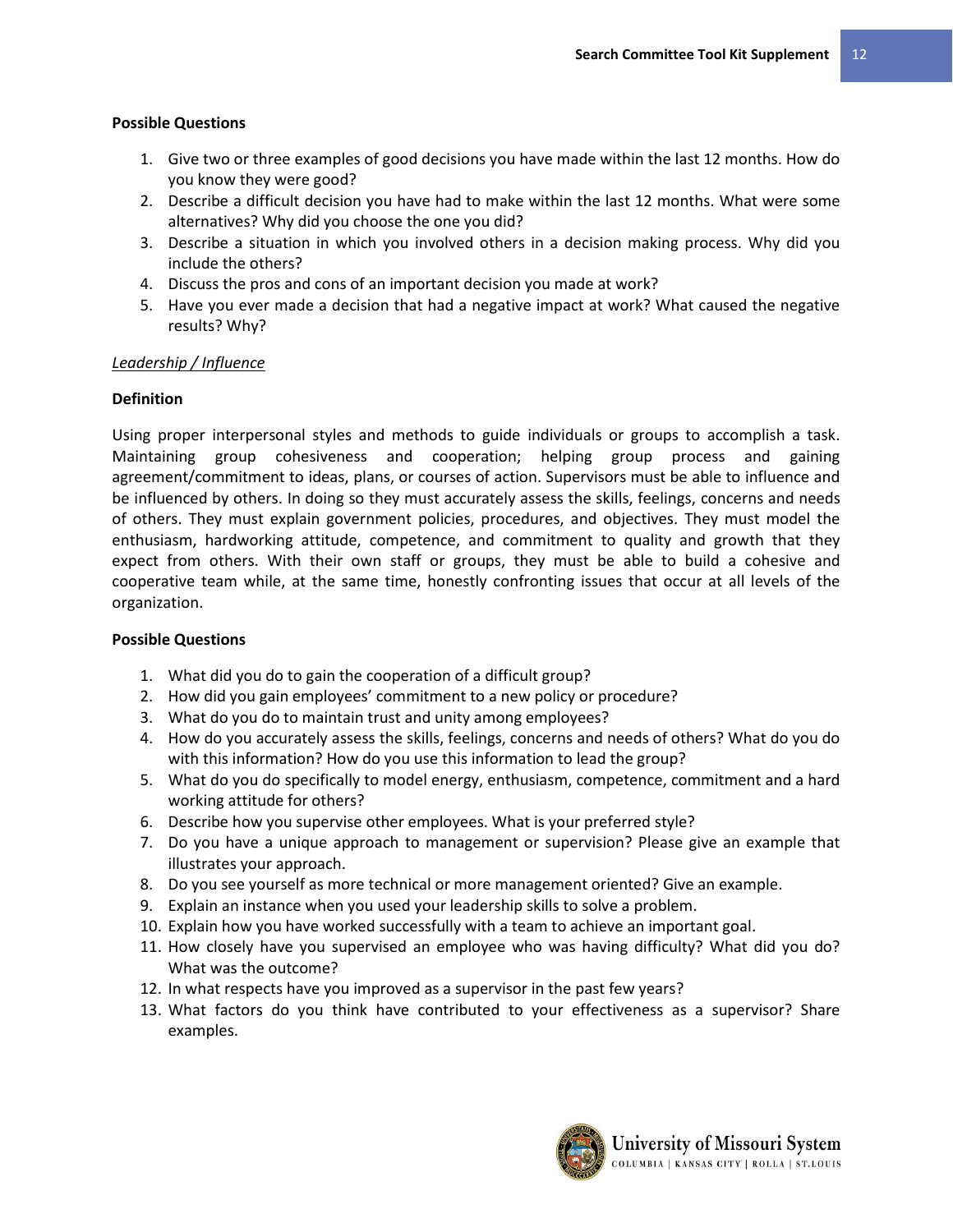#### *Management Control*

# **Definition**

Establishing procedures to monitor one's own job activities and responsibilities or to monitor the tasks and activities of employees; taking action to monitor the results of delegated assignments or projects. Some jobs require the employees to track and control activities, assignments, tasks and projects. This can be done through direct observation, reports, systems, etc.

#### **Possible Questions**

- 1. How do you check to see that assignments are accomplished?
- 2. Describe procedures you use to monitor your own job activities and responsibilities or to monitor the tasks and activities of employees.
- 3. Do you keep minutes of your meetings or notes from discussions? What do you do with them?

# *Meeting Leadership*

# **Definition**

Using appropriate interpersonal styles and methods to guide a meeting toward its objectives; modifying behavior according to tasks involved and individuals present; keeping meetings on course; developing teamwork and cooperation. The key to successful meetings is in how they are conducted. The effective meeting leader uses skills to enhance those factors that improve productivity creating more and better ideas, increasing team spirit and motivation) while reducing those that interfere (hidden agendas, destructive alliances). Successful meetings get the job done and enable people to work together constructively. Participants leave meetings willing to work with each other instead of feeling "sandbagged", "blind-sided", angry, or "run-over" -- feelings often expressed when the supervisor/leader mishandles relationships in a meeting.

#### **Possible Questions**

- 1. Have you ever had to lead a meeting? How did you do it?
- 2. During a meeting, how do you create a productive atmosphere and reduce those factors that interfere or inhibit productivity?
- 3. What methods do you use to encourage ideas from all members of the group in a meeting?
- 4. Have you ever led a meeting that drifted from its purpose? How did you get the meeting refocused on its objectives?
- 5. How do you determine if a meeting is necessary, who should attend and what items should be discussed?

#### *Negotiation*

# **Definition**

Gaining mutual agreement on, or acceptance of, a decision or course of action from individuals with real or perceived conflicting interests. Some jobs require people who know when to give in on a point and when to stand firm. They know when to argue their case, raise questions and make compromises in the best interests of all parties. Negotiation can be between peers and co-workers, supervisors and employees, or involve citizens, suppliers, or other outside agencies. Though related to

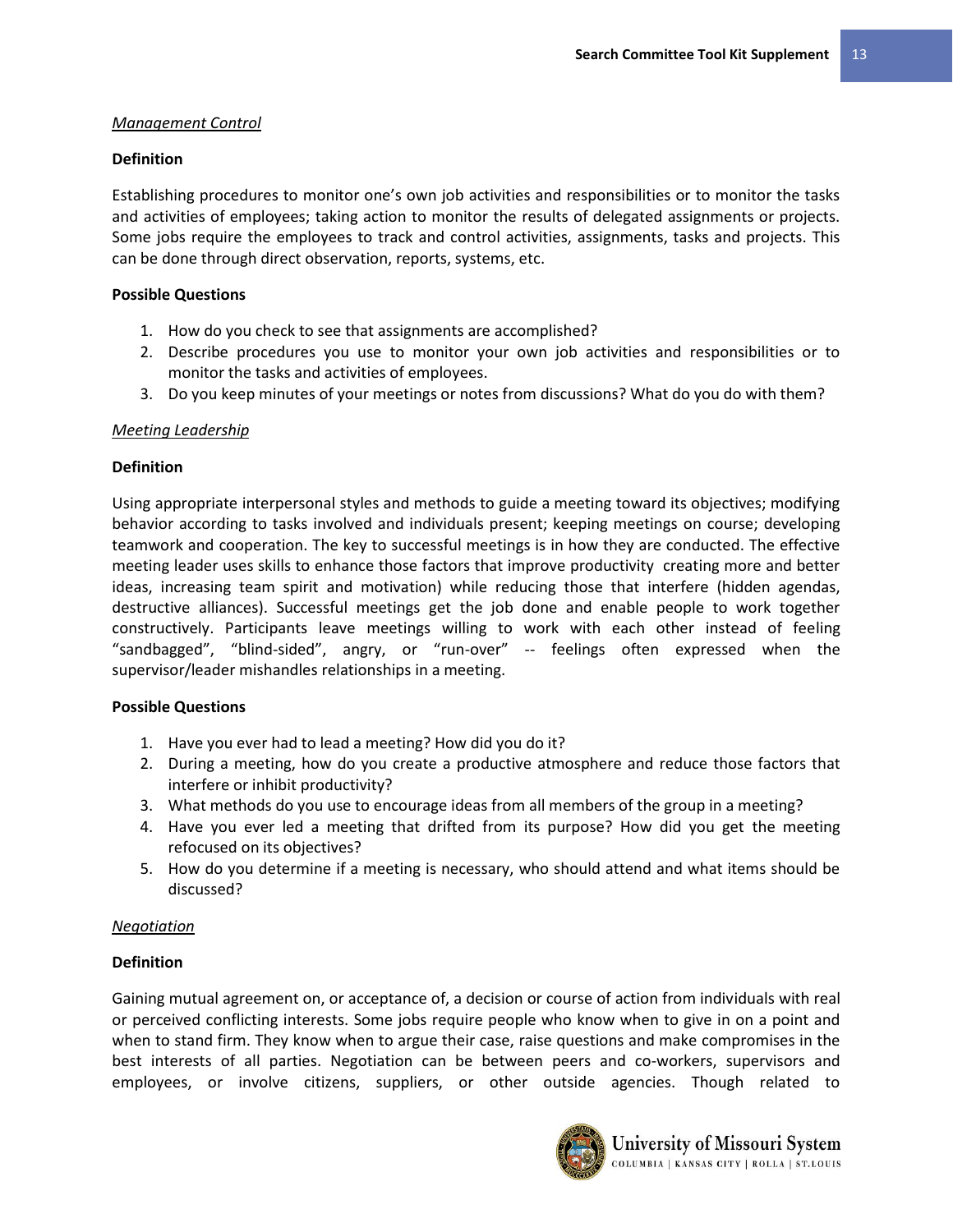leadership/influence, negotiation focuses on the ability to deal with actual differences of opinion and conflicting interests.

#### **Possible Questions**

- 1. Describe your most satisfying experience in gaining support for an action from a group who initially had a conflicting interest.
- 2. Discuss two instances where you had to compromise with other groups.
- 3. How do you handle co-workers, supervisors, employees, outside agencies or private citizens who have a different opinion than you do about an important issue involving your program?
- 4. Explain how you settled a disagreement or problem among opposing parties.
- 5. Describe your action when your ideas were challenged during a presentation.

#### *Objectivity*

#### **Definition**

Being aware that personal prejudices, biases and experiences can have an impact on making decisions. Guarding against allowing these factors to influence decisions. Most people draw from experience when making decisions. However, letting only experience dictate the approach to a decision can lead to problems. Personal biases also can adversely affect judgment. Objectivity ensures that relevant information is properly and thoroughly analyzed, leading to higher quality decisions.

#### **Possible Questions**

- 1. How do you ensure that you are making sound decisions?
- 2. What personal biases do you have and how do you keep them from influencing your decisions?
- 3. Describe a situation when strong personal feelings spurred you toward a course of action. What did you do? What were the results?
- 4. How do you know when to offer an opinion or a judgment on an issue?
- 5. What do you do to separate fact from rumor in the workplace?

#### *Oral Communication*

#### **Definition**

Expressing ideas effectively in individual and group situations (including nonverbal communication); adjusting language or terminology to the characteristics and needs of the audience. Many jobs require people who can speak effectively. The focus is on the form of the communication, not the content. Oral communication focuses more on informal day-to-day expression of thoughts, ideas and information. Oral presentation is more appropriate for jobs that require frequent formal and/or planned presentations.

- 1. What steps do you take to insure adequate understanding of information by different audiences when you are communicating?
- 2. Give two examples of presentations you were required to give and how you accomplished them?
- 3. What different approaches do you use when talking to different groups of people?

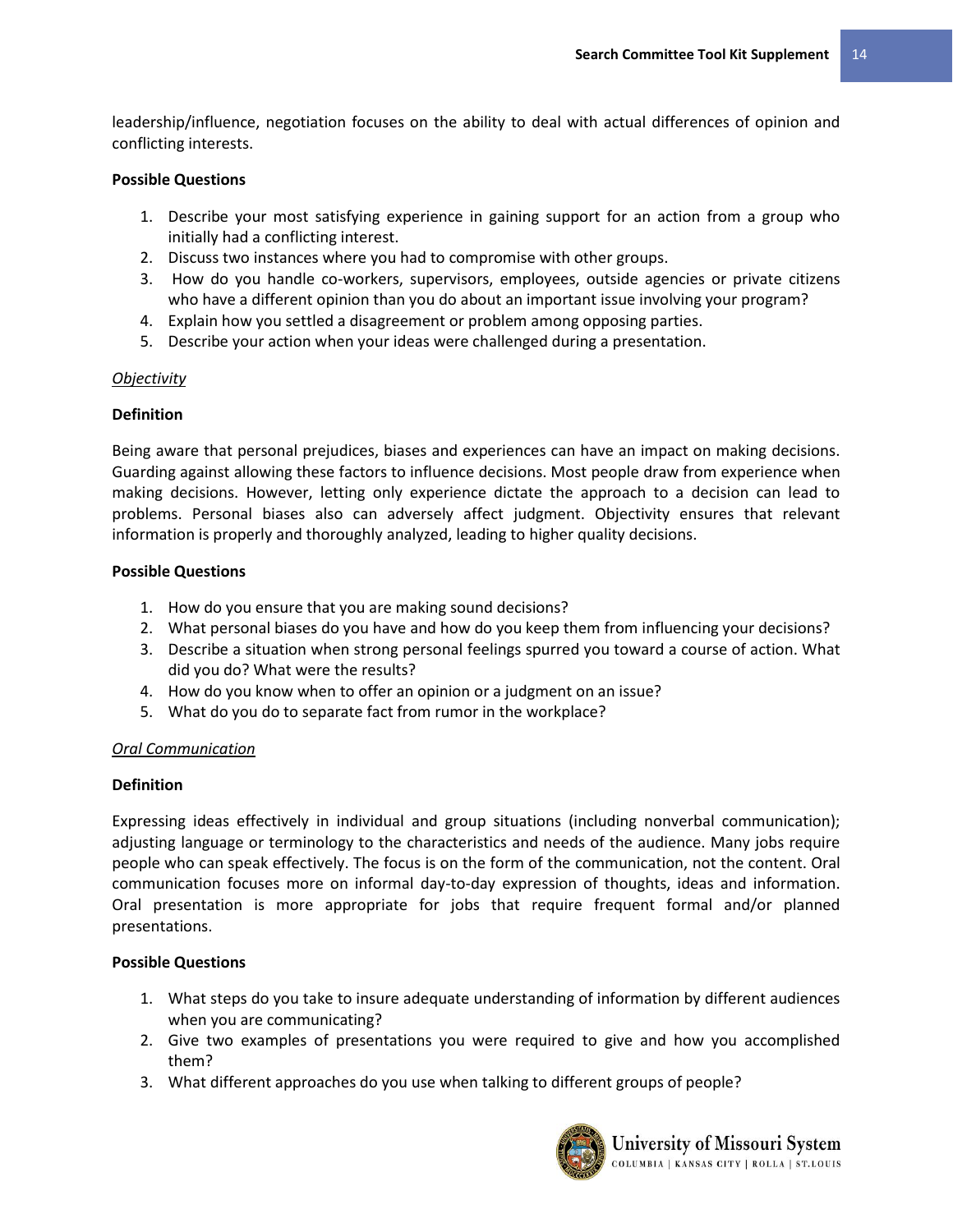- 4. Give three examples of incidents when you communicated information to a client and the client remarked that they did not understand it. What steps did you take to correct the situation?
- 5. All of us have had situations where we had difficulty explaining a subject over the phone. How have you corrected those situations when they occurred?
- 6. What complicated concepts, ideas, policies or practices have you had to explain?

# *Oral Presentation*

#### **Definition**

Presenting ideas effectively to individuals or groups when given time for preparation (including nonverbal communication and use of visual aids); targeting presentations to the characteristics and needs of the audience.

Some employees must make prepared presentations. Generally such presentations are planned and can be given before large groups (business briefings) or individuals. The key to the presentation's success is that the speaker has time to prepare. The presentation must follow a logical sequence, develop issues and ideas succinctly, state needs and recommendations clearly, and address the listener's goals and levels of understanding.

# **Possible Questions**

- 1. What steps do you take to prepare for a presentation?
- 2. How do you determine an audience's needs, interests, attitudes and level of awareness?
- 3. Describe a presentation you made within the last 12 months. What kind of feedback did you get?
- 4. Describe a situation when you tailored a presentation to fit the needs of the audience?
- 5. How do you handle difficult questions or check for clarity during public speaking?

#### *Organizational Sensitivity*

#### **Definition**

Understanding the impact and implications of decisions on the community and other departments. Individuals should be aware of how the decisions and actions of one department affect the rest of the organization and make decisions or requests for resources accordingly. This dimension is a subset of judgment; it deals with being aware of the needs of the community as well as the needs, expectations or viewpoints of others. It involves the ability to see things from the "other side of the fence."

- 1. What do you do to promote a positive image of the organization's employees?
- 2. Describe a situation when you had to consider a proposed action's impact on others before implementing it.
- 3. How do the actions of your work unit affect other parts of the organization?
- 4. How do you insure other units' views are considered before you reach a decision and take action?

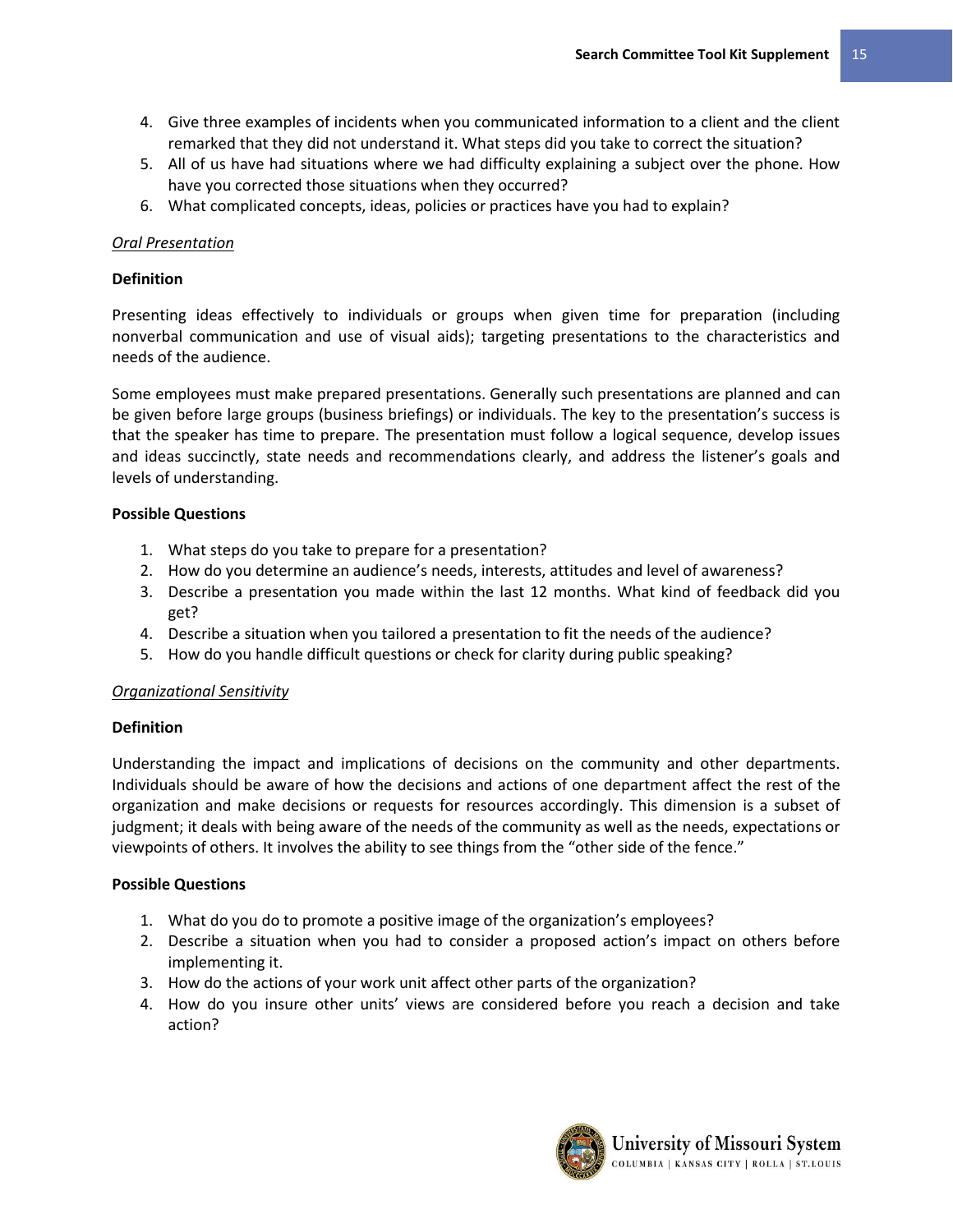#### *Performance Stability (Dependability)*

### **Definition**

Consistently meeting the day-to-day demands of the job. Before an employee can meet Key Responsibility/Result objectives, he or she must be able to meet the day-to-day demands of the job. The employee must come to work on time, work during working hours, and comply with personnel policies of the organization.

# **Possible Questions**

- 1. Describe situations when you had to monitor operations (i.e. inmates, monitoring devices, dials or gauges) or perform repeated tasks for extended periods of time. How did you maintain consistency?
- 2. Explain the personnel policies governing leave in your agency.
- 3. Have you ever been late for work or a meeting? What caused your delay? How did it affect the work unit?
- 4. What is your attendance record? How much leave have you accrued?
- 5. Describe the day-to-day demands of your present job? What parts do you enjoy the most and what parts do you find the least interesting?

# *Planning and Organization*

# **Definition**

Establishing a course of action for self or others to accomplish a specific goal; planning proper assignments for personnel and appropriate allocation of resources. Many jobs require people who can plan and organize for themselves and others. This includes setting goals, budgeting time, setting priorities, allowing enough time for activities and being aware of how activities relate.

#### **Possible Questions**

- 1. What methods and tools do you use to schedule weekly activities for yourself and your staff?
- 2. Describe a period when your unit had a backlog of work. What circumstances caused the delays? What did you do?
- 3. How do you distinguish between what is urgent and what is not when setting priorities?
- 4. How far ahead do you schedule your time? What is your schedule for the next 4 weeks?
- 5. How did you plan last month's activities for your unit?
- 6. Do you manage a budget for your unit? If not, how do you obtain resources for projects?

#### *Practical Learning*

#### **Definition**

Understanding and applying new job-related information, of varying complexity, in a timely manner. Many jobs require individuals to learn the necessary job materials quickly and to grasp new information. Therefore, the person who can learn quickly, and with little help from others, will respond to changes with only a minor drop in performance.

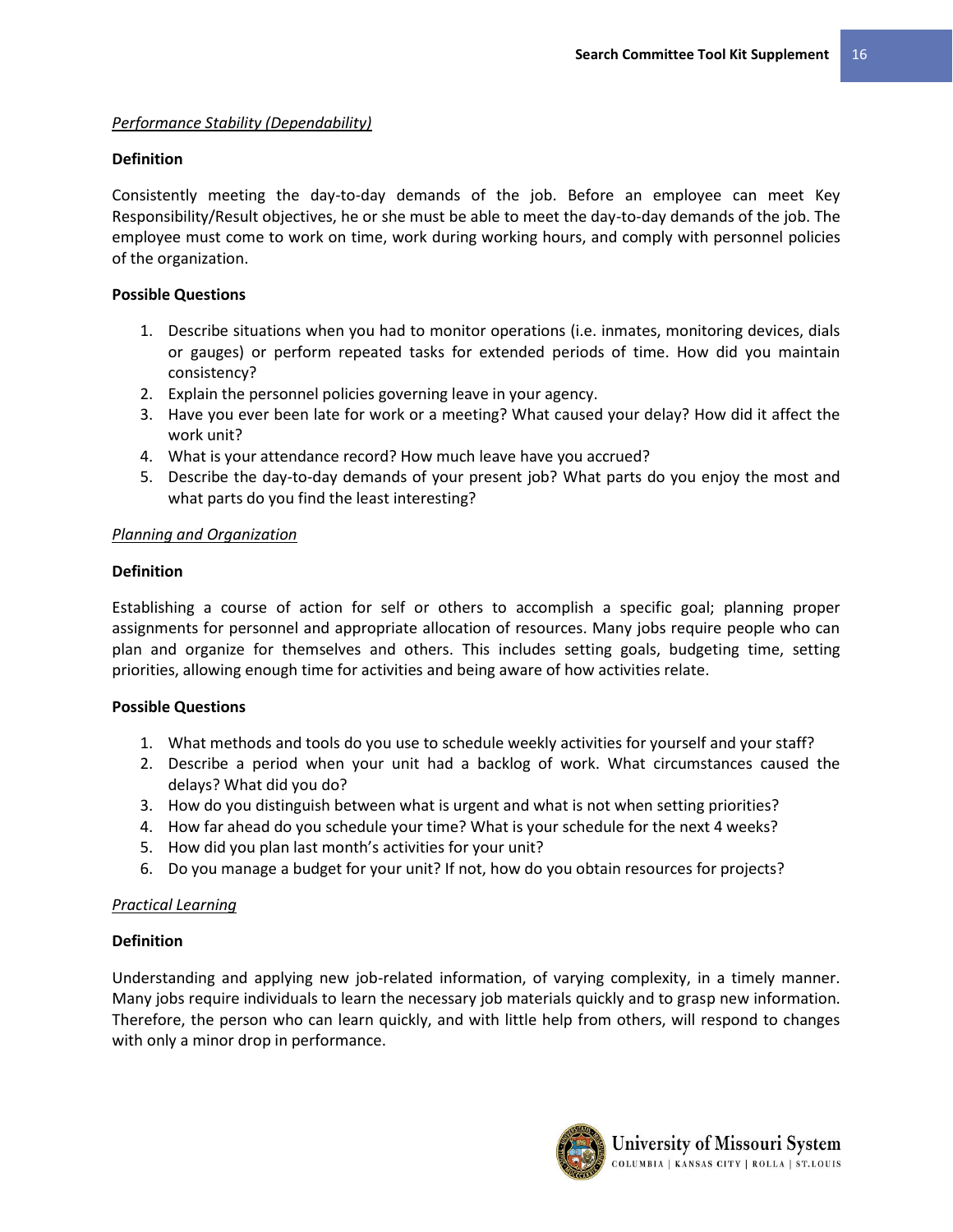# **Possible Questions**

- 1. What new ways to do the job have you used? How did you discover them?
- 2. How do you stay abreast of new methods and technologies and apply them to your job?
- 3. Describe a period when you attended a training session to learn a new skill and then applied it in your work. How long did it take to become proficient? What assistance did you require?
- 4. Describe a situation when you had to learn a new skill without any help from others. What did you do?
- 5. What aspect of your job did you have the most difficulty grasping quickly?
- 6. How did you learn the technical aspects of your job?

# *Process Operation*

# **Definition**

Starting, controlling and ending a process or procedure. Some jobs require a person who can do all the steps in a specific process, such as laboratory work, medical work, economics, educational research, mechanical or physical production, and office/administrative work while maintaining consistency. This is important in maintaining quality control with any activity.

# **Possible Questions**

- 1. How do you maintain quality control standards?
- 2. Review the step-by-step procedures to accomplish a task in your job.
- 3. Explain how to operate a piece of workplace equipment/machinery from start to finish.
- 4. How do you maintain consistency in each part of your job?

# *Resilience*

#### **Definition**

Handling disappointment and/or rejection while still working well. Some jobs require people who can maintain motivation and professional standards despite long periods of disappointment, rejection of a point of view or failure of a major project. This is particularly important in health and human services and regulatory jobs.

- 1. What has been your biggest disappointment in your job? How have you responded?
- 2. Explain how you have maintained your motivation and professional during a period of heavy workload and/or a reduced workforce?
- 3. How do you maintain your patience and stay cooperative when dealing with irate, uncooperative people?
- 4. Have you ever experienced the failure of a major project or the rejection of your point of view? How did you respond?
- 5. Describe how you continued to persevere in your job when you experienced a lack of adequate funding or suffered equipment breakdowns.

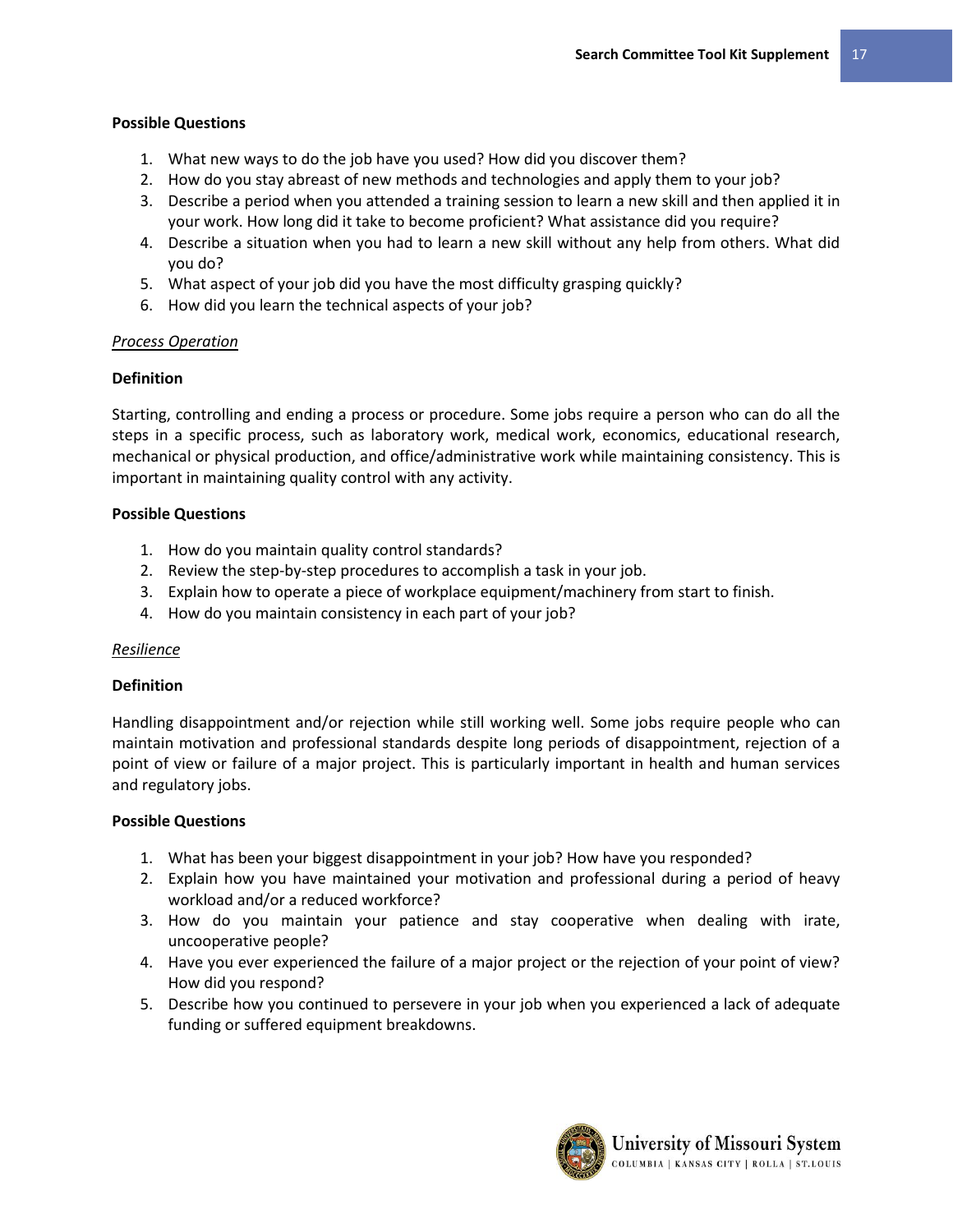#### *Safety Awareness*

# **Definition**

Being aware of conditions that affect health and a safe working environment. Some jobs require people who know safety laws and regulations and recognize unsafe working conditions. Some jobs require people willing to act quickly to correct unsafe work habits and dangerous equipment or conditions.

# **Possible Questions**

- 1. Describe the safety and health regulations affecting you and your agency.
- 2. What do you do to ensure the safety of your employees and the safe operation of workplace equipment?
- 3. Describe a situation when you discovered a safety hazard and corrected it to prevent an injury to other employees.
- 4. Do you have a written employee safety program? How often do you check the operation of safety equipment? How do you teach new employees the safe way to do the job? How do you inform employees about safety and health information?
- 5. How do you identify safety hazards and correct them before someone is injured?

# *Selection / Promotion Decision Making*

# **Definition**

Using established criteria when making selection/promotion decisions; gathering information relative to those criteria through effective interviewing and other assessment techniques. The first step in maintaining a productive organization is employing top performing people. Later, the supervisor must train them, lead them, manage their work, and create a rewarding work environment. These responsibilities are very important, but they will fail if the first step is not taken. Effective selection/promotion of employees can result in more employee output, less training time, better use of supervisors' coaching time, less turnover and more time for the supervisor to manage. Employees want more responsibility and new opportunities. Successful supervisors develop skills and offer opportunities for career growth.

- 1. How do you plan for an interview?
- 2. What criteria do you consider when making a selection/promotion decision?
- 3. Have you ever hired or promoted an employee? Explain the process you used.
- 4. What interviewing and assessment techniques do you use to objectively gather information about interviewees to make a sound selection/promotion decision?
- 5. What are the important requirements for an employee in the positions you supervise?
- 6. Explain what steps you take to comply with federal and state requirements when selecting/promoting staff?

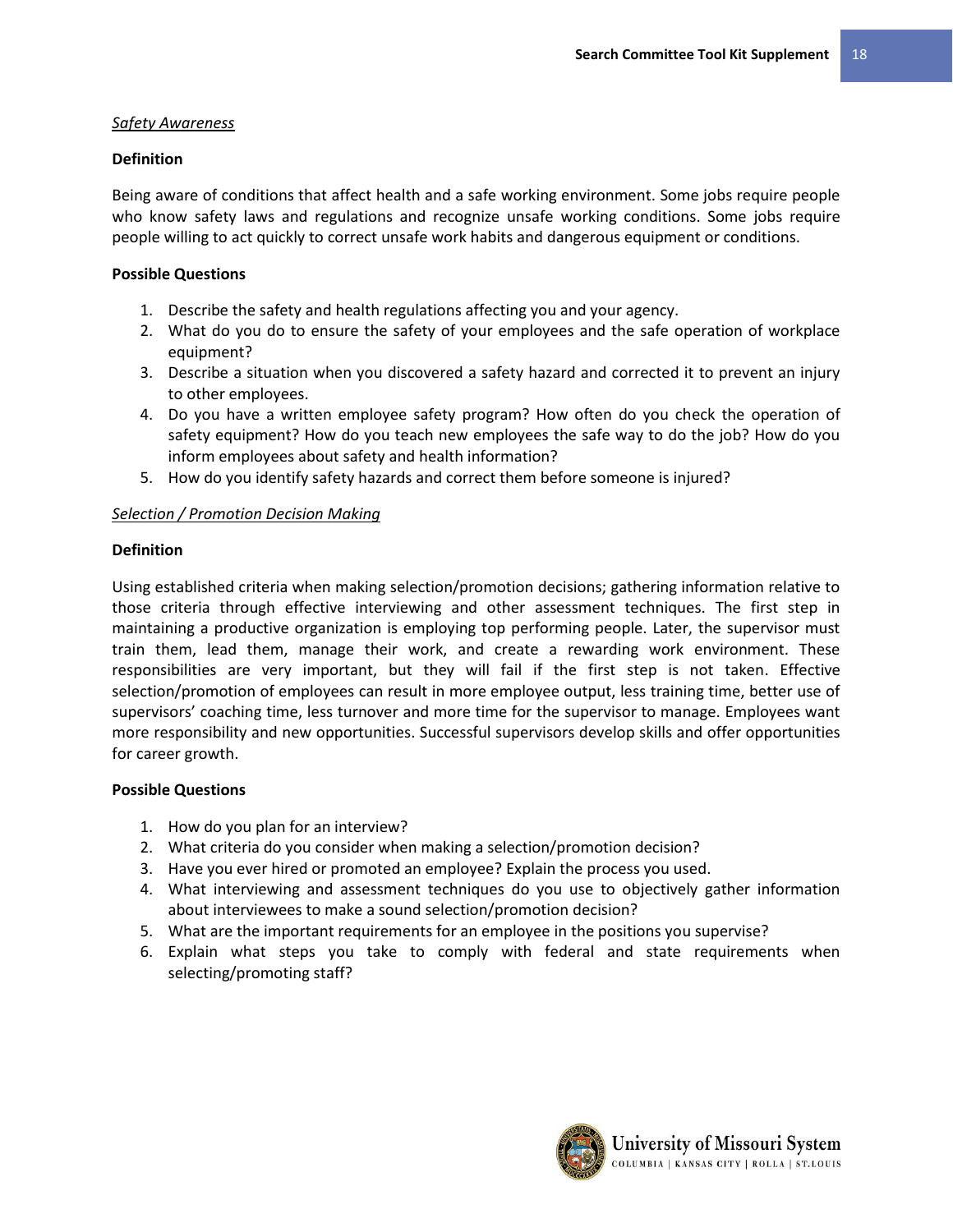#### *Sensitivity*

#### **Definition**

Considering the feelings and needs of others; being aware of how one's own behavior affects others. Many jobs require individuals to act based on their perceptions of the feelings, skills, competencies and needs of others. This dimension is not to be confused with sympathy, which is how an individual feels about a person or situation. It is closer to the definition of empathy, but involves acting on insights, not just having insights. It does not mean being sensitive in the sense of "feelings being easily hurt." More to the point, it is the ability to recognize and take into consideration the circumstances and needs of others.

#### **Possible Questions**

- 1. Describe a situation when you dealt with a frustrated or angry client.
- 2. How do you determine employees' or clients' feelings? What do you do then?
- 3. How do you show recognition of good work done by others?
- 4. Describe some situations when subordinates came to you to discuss problems. How did you resolve them?
- 5. Describe a situation where your actions caused a problem for someone else. What could you have done differently?
- 6. Have you ever been in a meeting and realized that your behavior was causing a problem? How did you handle this?

#### *Service Orientation*

#### **Definition**

Listening to and understanding the customer (both inside and outside government); anticipating customer needs; giving high priority to customer satisfaction. To most citizens, the contact person represents the organization. In their eyes, the organization is only as competent, knowledgeable, courteous and reliable as the person who represents it.

#### **Possible Questions**

- 1. How do you anticipate customer needs?
- 2. How do you check for customer satisfaction?
- 3. Describe a situation when you did not "pass the buck" but accepted responsibility for the outcome.
- 4. Relate some instances when you continued through a course of action or followed up afterwards to insure customer satisfaction.
- 5. Define empathy. How do empathize with customers?
- 6. Who are your internal customers? How do you interact successfully with them?

#### *Strategic Analysis*

#### **Definition**

Using many information sources (inside and outside the organization); understanding financial, economic and technical information to identify ways to improve effectiveness. Many employees must

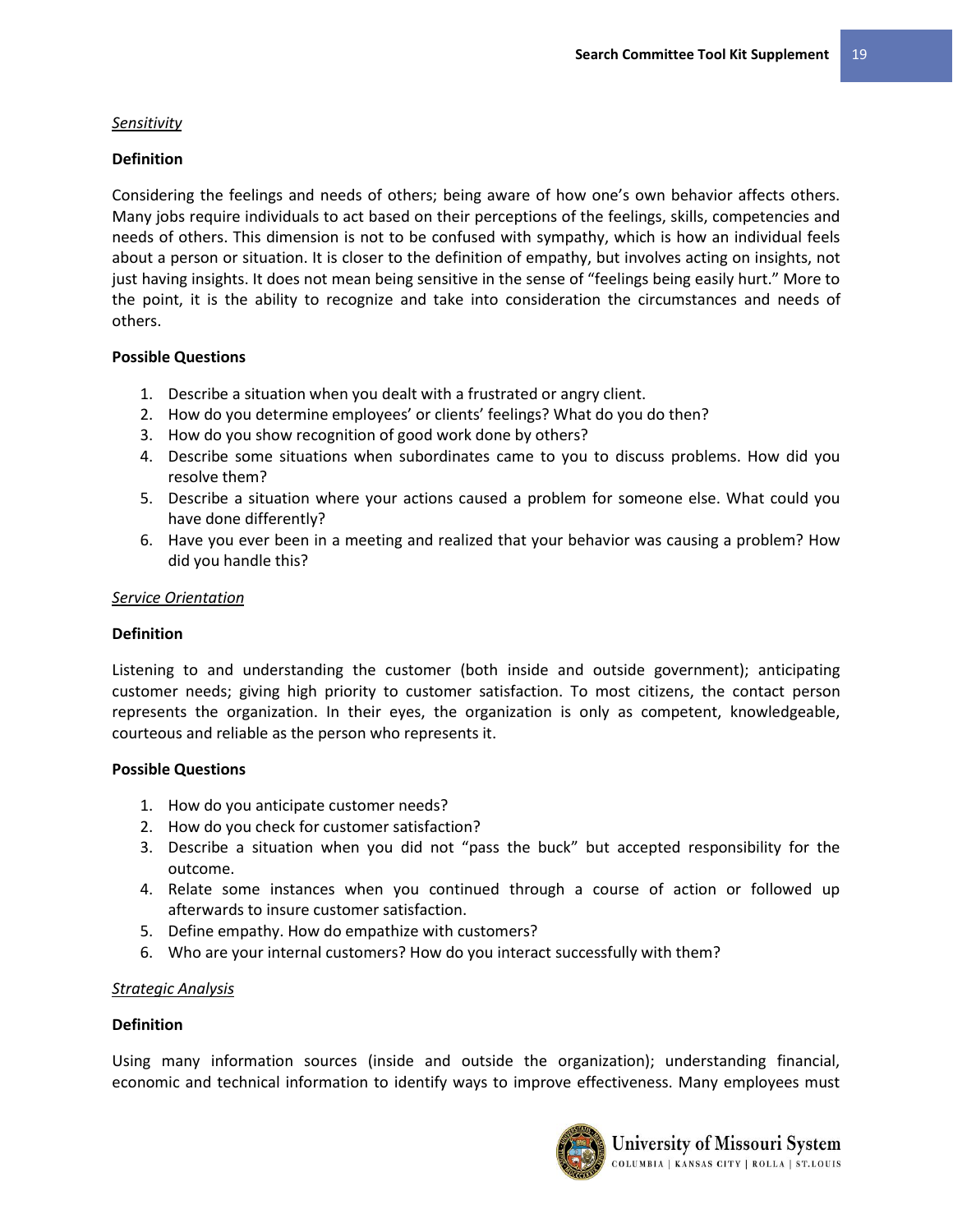understand broad issues and trends, deal with unfamiliar information and cope with unexpected changes. This requires them to use a wide general knowledge and to understand matters outside of their own professional or technical background. This is a high-level version of analysis, which emphasizes vision and the big picture of the organization and the outside environment.

#### **Possible Questions**

- 1. What sources do you use to stay abreast of national and international affairs affecting your field of expertise?
- 2. What are the latest trends in your field? Your organization?
- 3. Do you work with other professionals in long term planning for your agency? What are you currently working on?
- 4. What technical and professional knowledge do you use to prepare plans?
- 5. Describe two instances when you used technical information to improve efficiency in your organization?

# *Teamwork (Cooperation)*

# **Definition**

Active participation in, and facilitation of, team effectiveness; taking actions that demonstrate consideration for the feelings and needs of others; being aware of the effect of one's behaviors on others. Active cooperation by every member is vital to team success. Team members cannot sit back and observe or allow others to do the work; they must work proactively to achieve group goals and facilitate cohesiveness. Effective teams are not just collections of people. Rather, they are an entity that is greater than the sum of its parts. This means that team members must work together closely and make every effort to support and cooperate with each other. Teamwork involves a work group, such as the people composing a self-directed work team or all the people involved on a special project.

# **Possible Questions**

- 1. Describe some team projects in which you participated.
- 2. Have you ever served on a team that had experienced problems? What happened? How did you solve the problem?
- 3. Have you ever served on a team and had a different opinion than the rest of the group? What kind of agreement did you finally reach? Did you support the final decision?
- 4. How do you introduce your suggestions, opinions and information to a team? How do you receive information from others?

# *Technical / Professional Knowledge*

# **Definition**

Having an understanding and ability to use technical/professional information; keeping up on developments and trends in one's field. State agencies need employees who stay current on methods/practices in order to maintain expertise in their field (e.g. engineering semiconductors, physiology).

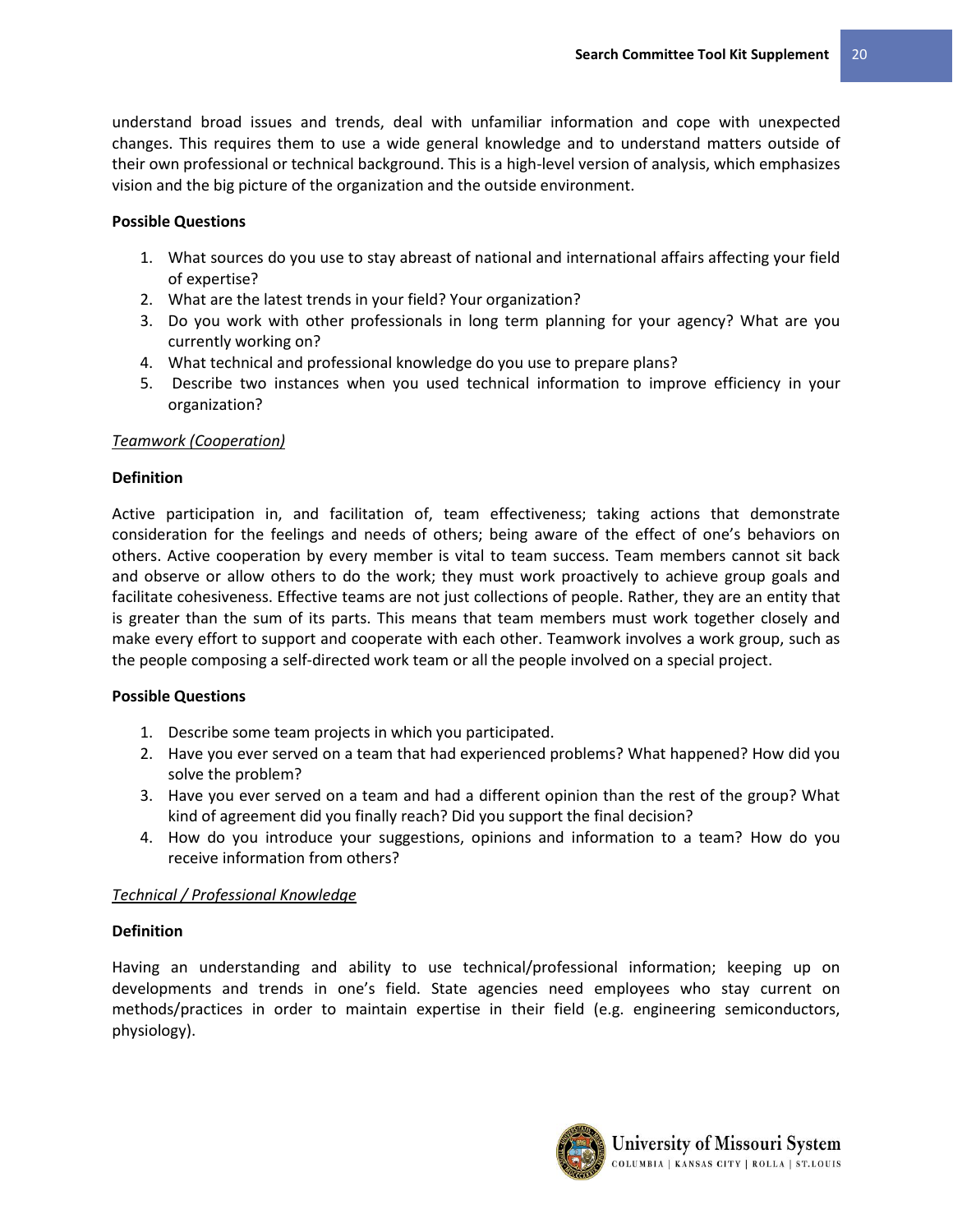# **Possible Questions**

- 1. What are the market conditions and trends in your field?'
- 2. What resources do you use to maintain your proficiency and expertise in your field? What seminars or workshops have you recently attended
- 3. What degrees, training, certifications, licenses or continuing education credits do you currently possess?
- 4. How up-to-date is your knowledge of the mechanical and/or technical aspects of this field? Are you comfortable with the state of the art technologies?
- 5. To which technical or professional organizations do you belong? To which magazines and newsletters do you subscribe?

# *Tenacity*

# **Definition**

Staying with a job or plan until the desired objective is achieved or is no longer reasonably attainable. Some jobs require people who, when faced with obstacles, keep trying to achieve their goals. Tenacity is indicated by the number of attempts to achieve the goal.

# **Possible Questions**

- 1. Describe a situation in which you had some difficulties in achieving desired results. How did you succeed?
- 2. What is a major obstacle you have had to overcome in the past 12 months?
- 3. Describe a situation where you had inadequate resources to accomplish your objectives and how you overcame the deficiencies to succeed anyway.
- 4. Describe a situation when you suddenly discovered that the results you were getting would not meet desired expectations. What did you do to rectify the situation?

# *Tolerance for Stress*

# **Definition**

Working well under pressure and/or against opposition. Many jobs need people who can work well and stay positive in a stressful work environment. Stress can be caused by time pressure, opposing ideas, group pressures and/or task difficulty. If one or more of these sources of stress are normally part of the job, then tolerance for the specific stress is important.

- 1. What parts of your current job do you find most stressful?
- 2. Describe a stressful situation you were involved in such as a project with time pressures, on extremely difficult projects, or dealing with an irate client.
- 3. Under what tight deadlines are you currently working?
- 4. Describe an emergency in which you were involved? How did you stay calm?
- 5. How do you reduce your own stress level on the job?

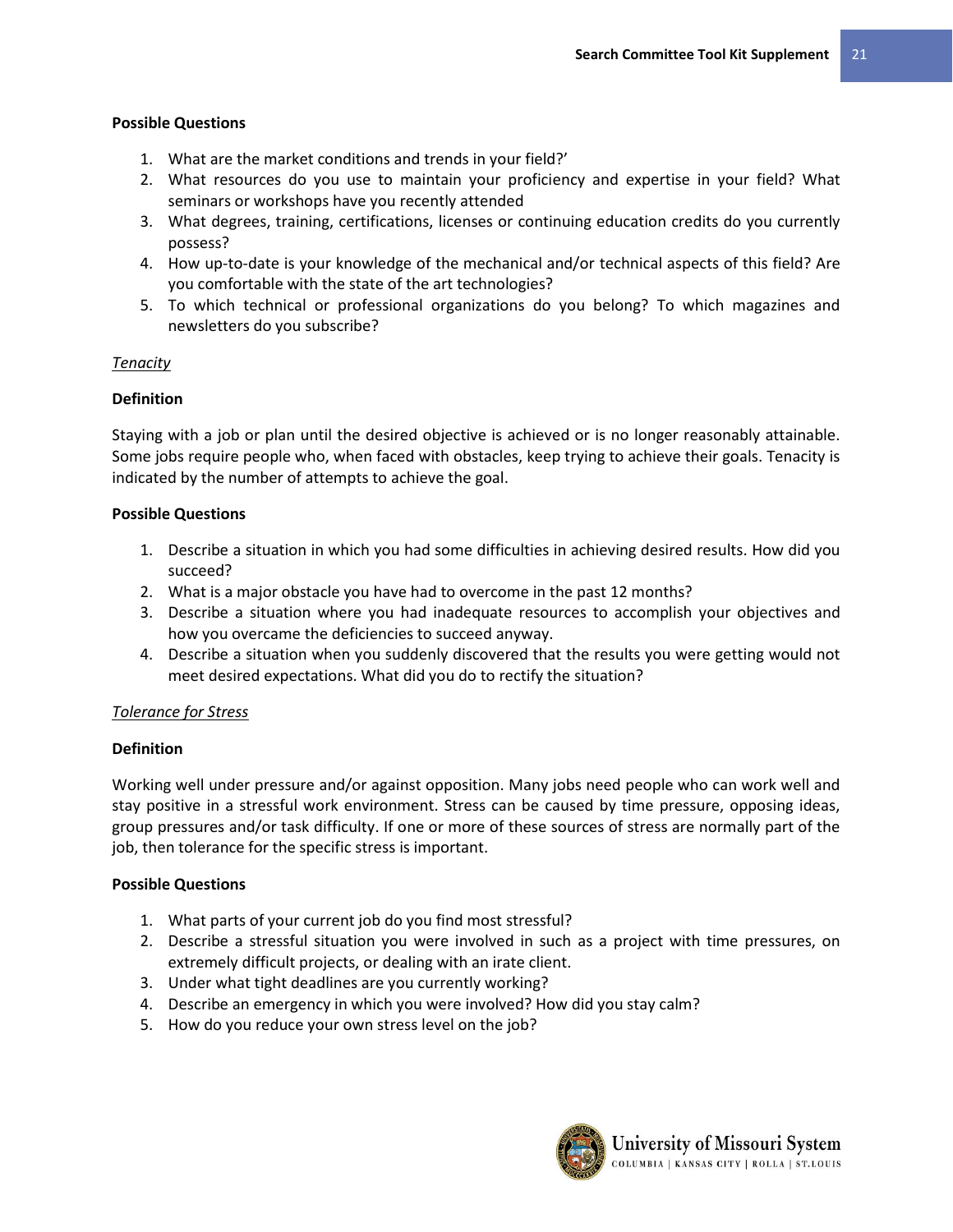# *Training*

# **Definition**

Being able to instruct others, individually or in groups, on how to perform work processes. Some jobs require individuals who can teach new workers how to use machines, complete forms, etc. Training can take place in a classroom setting or it can be on the job on an individual basis. This dimension focuses on the ability to communicate technical information effectively.

# **Possible Questions**

- 1. Describe how you trained another employee to use office machinery or to complete office forms.
- 2. How do you check for understanding when you are training someone?
- 3. If you train other employees, what is the typical level of education or experience of the participants? How do you use this information in the training?
- 4. What has been your most rewarding experience training someone? What has been the most frustrating?
- 5. What is the most difficult aspect of training for you? Why?

# *Work Standards*

# **Definition**

Setting high, personally derived goals or standards of performance for self and expecting similarly high goals and performance from others and the organization. Dissatisfied with average, near enough or second best. Most jobs require that people do a good job for the sake of a job well done and set high personal standards for themselves and their employees. These people will do more than what is required.

#### **Possible Questions**

- 1. What are the standard expectations for a good job in each aspect of your job? Do you meet or surpass them?
- 2. Describe situations in which your work was above standard expectations. Below expectations.
- 3. What expectations do you use when judging the performance of subordinates?
- 4. Have you ever dismissed or disciplined an employee for poor performance?
- 5. Have you ever disagreed with your supervisor during a performance evaluation? How did you handle it?
- 6. Do your personal standards exceed the expectations of your organization? If so, give three examples of how you exceeded the organization's expectations to give your "personal best."

#### *Written Communication*

#### **Definition**

Clear expression of ideas in writing; includes grammar, organization and structure. Varying levels of writing skills are required for different jobs. The ability to convey ideas is important. The extent to which proper grammar and form are important depends on both the job and the method of communication.

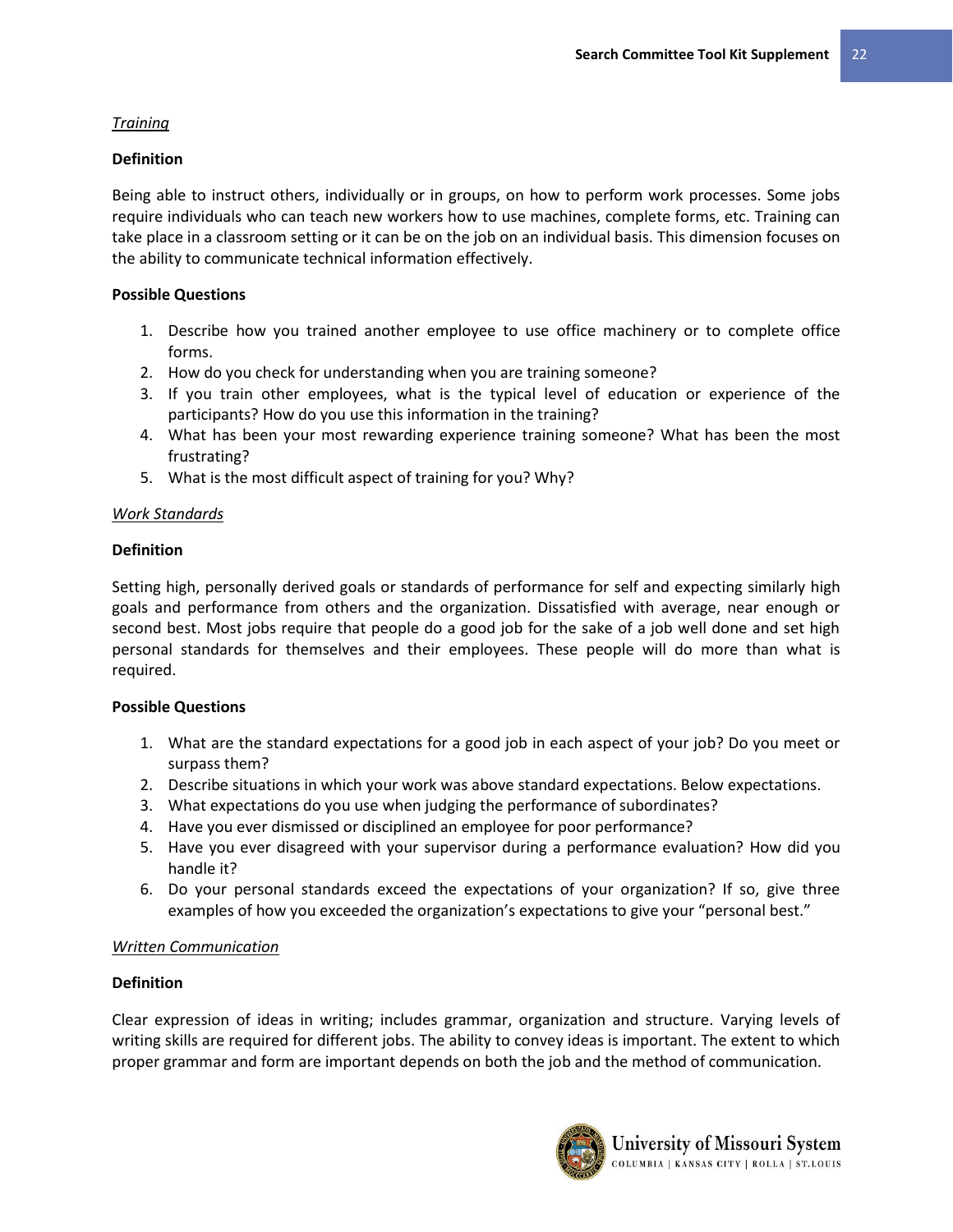- 1. When do you prefer written communication versus oral communication?
- 2. How do you evaluate and edit your own writing for grammar, spelling, style and content?
- 3. What types of reports have you written?
- 4. What has been your most difficult writing assignment and why? How do you ensure that the reader understands the message you are sending?

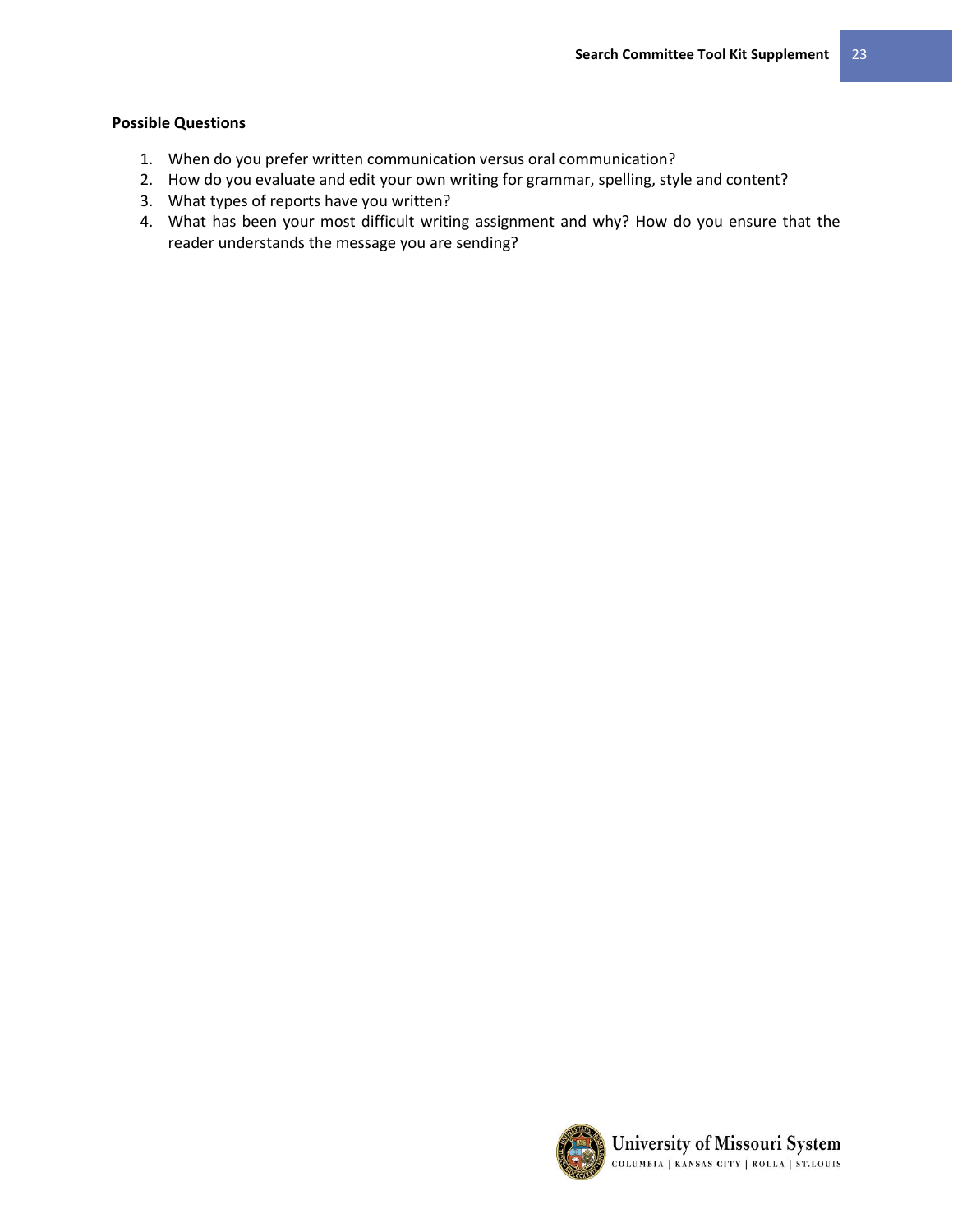# <span id="page-25-0"></span>CHAPTER 2: REFERENCE INTERVIEWS

When conducting reference checking, there are a number of different questions that can be used to check references. It is important to consider a candidate's employment history, educational degree, and criminal and civil records when conducting reference checks. This section highlights the steps involved in reference checking and also provides information on specific reference questions to ask.

#### <span id="page-25-1"></span>**REFERENCE INTERVIEWS: COMPETENCY BASED EVALUATIONS**

A number of sample questions are listed below regarding reference checking. You may tailor these questions to specific areas you'd like to probe about each candidate. The person offering the reference will be able to tailor his or her responses to what is most relevant if you first give a sense of the position and what would be expected of the candidate.

Given how important it is for your organization to make a good hiring decision, you may also want to look beyond gathering references and utilize other methods of screening candidates' backgrounds, including verification of:

- Employment history dates, positions and actual responsibilities can be checked with the specific employers listed.
- Educational degree you can call registrars at colleges and universities to check on diplomas, and you can verify some certifications (e.g., Certified Public Accountants) online.
- Criminal and civil records there are both specialized investigative firms and web-based services that can help you conduct criminal and credit checks on a candidate. In all cases, candidates must be made aware ahead of time that their backgrounds are being checked and must acknowledge their consent in writing.

Though it is helpful to have some sample questions and other written prompts ready as necessary, reading directly from a list of questions may set an unnecessarily formal tone. Do your best to make the person giving a reference feel as though he or she is having a natural, flowing conversation. Identify yourself, your institution, your reason for calling, and the position for which the candidate is applying:

|    | Candidates Name (and former names): The same of the same of the same of the candidates Name (and the same of the same of the same of the same of the same of the same of the same of the same of the same of the same of the s |
|----|--------------------------------------------------------------------------------------------------------------------------------------------------------------------------------------------------------------------------------|
|    |                                                                                                                                                                                                                                |
|    |                                                                                                                                                                                                                                |
|    | <b>Opening the Conversation</b>                                                                                                                                                                                                |
| 1. | What is/was your relationship to Theorem 2                                                                                                                                                                                     |
|    | 2. Please tell me a little bit about yourself and how you know (How long, in what context;<br>how often were you in contact, etc.)                                                                                             |
| 3. | From what month and year until what month and year did you work with From What month and year of Pr                                                                                                                            |
| 4. | Can you verify the position(s) that he or she held?                                                                                                                                                                            |
|    | $T$ <sup>T</sup> $T$ <sup><math>\sim</math></sup> $T$ <sup><math>\sim</math></sup> $T$ <sup><math>\sim</math></sup> $T$ $\sim$                                                                                                 |



uversity of Missouri System COLUMBIA | KANSAS CITY | ROLLA | ST.LOUIS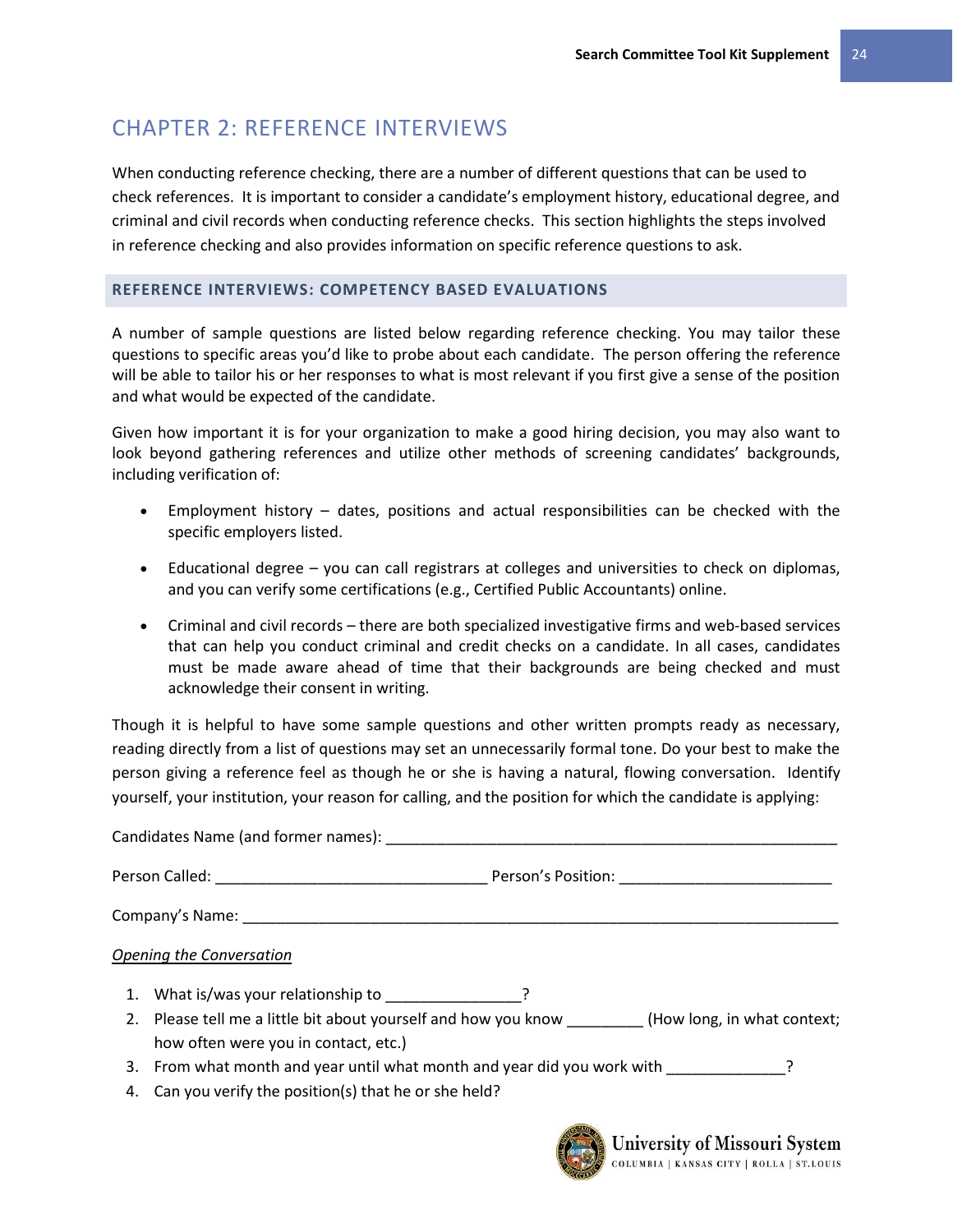# *General Impressions*

- 5. How would you characterize your experience working with \_\_\_\_\_\_\_\_\_\_\_\_\_?
- 6. Can you provide a general sketch of \_\_\_\_\_\_\_\_\_\_\_\_\_\_'s character?
- 7. Did you have the opportunity to observe \_\_\_\_\_\_\_\_\_\_\_\_\_\_ in his/her position as \_\_\_\_\_\_\_\_\_\_\_\_\_\_?
- 8. How would you describe his/her performance in this position?

# *Personal Attributes*

9. What kinds of personal qualities come to mind when you think of  $\cdot$ 

# *Achievements*

- 10. What impact has \_\_\_\_\_\_\_\_\_\_\_\_\_\_ had on the organization? In his/her department?
- 11. What are his/her biggest accomplishments or key contributions to the organization (examples)?
- 12. How does this person compare with other executives in similar positions in your organization or comparable organizations?
- 13. What kind of legacy did \_\_\_\_\_\_\_\_\_\_\_\_\_\_\_\_ leave?

# *Leadership Skills*

- 14. How would you describe  $\overline{\phantom{a}}$  's style of leadership?
- 15. How is he/she a visionary? Examples?
- 16. How has he/she been able to increase the visibility of the organization?
- 17. How creative is \_\_\_\_\_\_\_\_\_\_\_\_\_\_\_\_ in building resources and diversifying funding? Has he/she done fundraising?

# *Strategic Thinking Abilities*

- 18. What involvement did \_\_\_\_\_\_\_\_\_\_\_\_\_\_\_ have in developing the strategic plan for the department or organization? What specifically did he/she contribute?
- 19. How has \_\_\_\_\_\_\_\_\_\_\_\_\_\_ demonstrated his/her strategic thinking ability? Examples?

# *Management Style*

- 20. How would you characterize \_\_\_\_\_\_\_\_\_\_\_\_\_\_\_'s general management style? (e.g., authoritative, consultative, task-master, etc.)?
- 21. How does \_\_\_\_\_\_\_\_\_\_\_\_\_\_\_\_ go about managing up?
- 22. What type of work environment does he/she need to succeed?
- 23. How would \_\_\_\_\_\_\_\_\_\_\_\_\_\_\_'s direct reports describe his or her management style? Supervisors?
- 24. How does \_\_\_\_\_\_\_\_\_\_\_\_\_\_\_\_ go about making tough decisions? Is he/she inclusive? Fair? Abrupt? Random? Other?

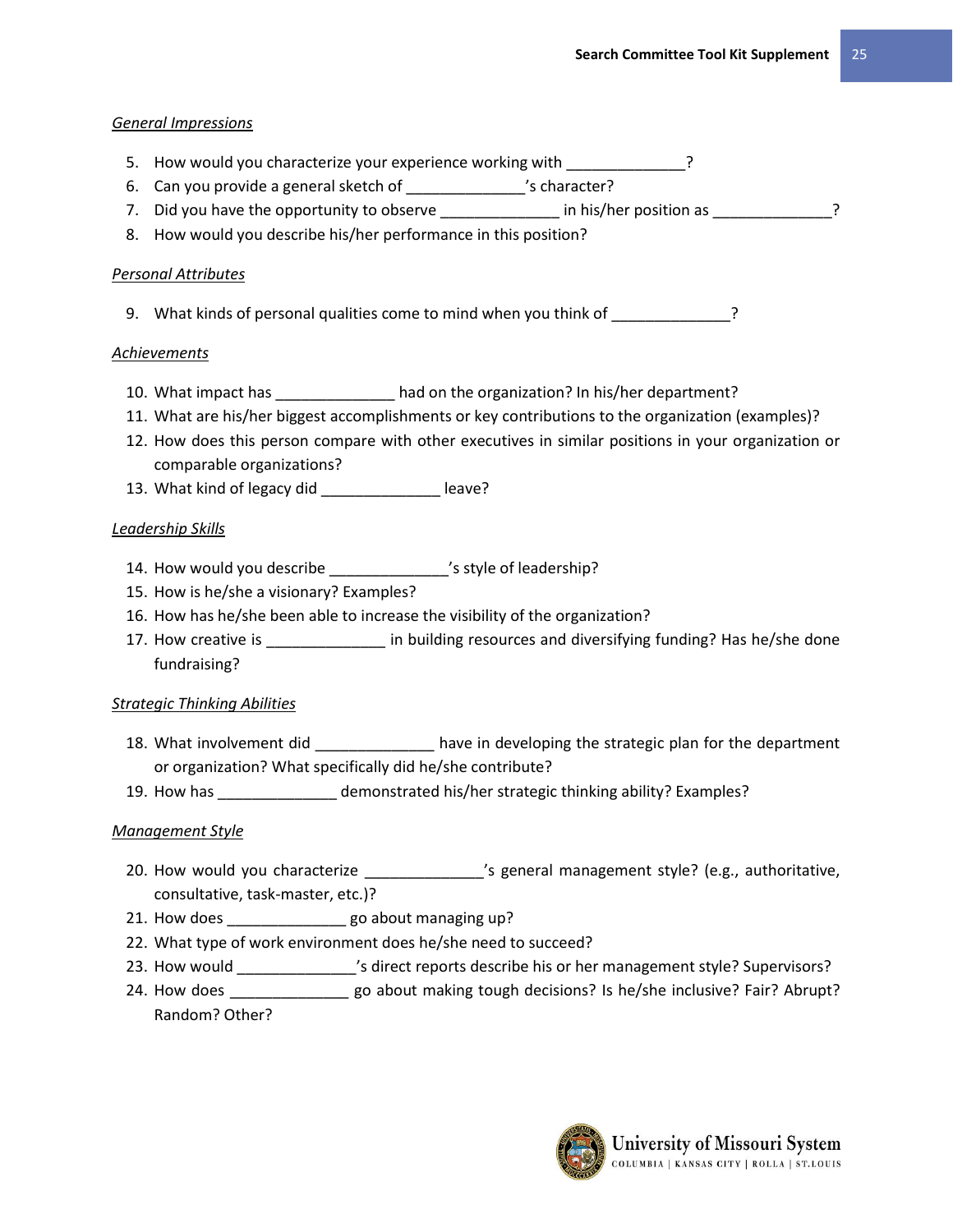# *Operational Effectiveness*

- 25. Please describe his/her operational and (if relevant) financial management abilities.
- 26. What type of policies, procedures, or processes did \_\_\_\_\_\_\_\_\_\_\_\_\_\_ implement?

# *Emotional Intelligence*

- 27. How does \_\_\_\_\_\_\_\_\_\_\_\_\_\_\_ deal with conflict? How rigid or flexible is he or she?
- 28. How did you see him/her grow while you were working together?
- 29. How well does \_\_\_\_\_\_\_\_\_\_\_\_\_\_ build consensus among constituents with differing opinions or interests? Examples?

# *Internal and External Communication Skills*

- 30. How would you describe \_\_\_\_\_\_\_\_\_\_\_\_\_\_'s communication skills: verbal and written?
- 31. How well does \_\_\_\_\_\_\_\_\_\_\_\_\_\_\_\_ listen? How does she/he engage people?
- 32. How often and did \_\_\_\_\_\_\_\_\_\_\_\_\_\_ keep his or her supervisors, direct reports, peers, etc. updated? What methods did he or she use?
- 33. What do you consider \_\_\_\_\_\_\_\_\_\_\_\_\_\_\_'s strengths to be?

# *Areas for Development and Support*

- 34. Given that no one is perfect and everyone has areas in which he or she can improve, can you describe any areas XX can or should continue to develop?
- 35. From what you have shared, can you tell me how this trait has impacted XX or the rest of the team? Do you see any liabilities or downsides to XX taking this position?
- 36. What have been XX's biggest professional challenges? How did she/he overcome them? Examples?
- 37. If you were to do an appraisal on XX, what would his/her development objectives be?
- 38. How would you compare the performance of \_\_\_\_\_\_\_\_\_\_\_\_\_\_ with that of others who have held the same job?
- 39. What would you see as the ideal position for him/her? Why?
- 40. Where does \_\_\_\_\_\_\_\_\_\_\_\_\_\_ need the most support?
- 41. Please describe  $\blacksquare$  's work ethic in the context of tardiness, absenteeism, attitude, abuse of sick or vacation time, dependability, trustworthiness, or completion or assigned tasks.
- 42. In what sort of environment do you think that \_\_\_\_\_\_\_\_\_\_\_\_\_\_ would work best.

# *Closing*

- 43. How would you summarize \_\_\_\_\_\_\_\_\_\_\_\_\_\_\_\_\_ as a candidate for this position?
- 44. Is there an experience that you have had with \_\_\_\_\_\_\_\_\_\_\_\_\_\_\_\_\_\_\_\_\_\_\_\_\_\_\_\_\_\_\_ that is particularly memorable to you?
- 45. Why did **Example 1** leave the company? Was it his/her decision?
- 46. Would you hire or work with him/her again? If not, why not?

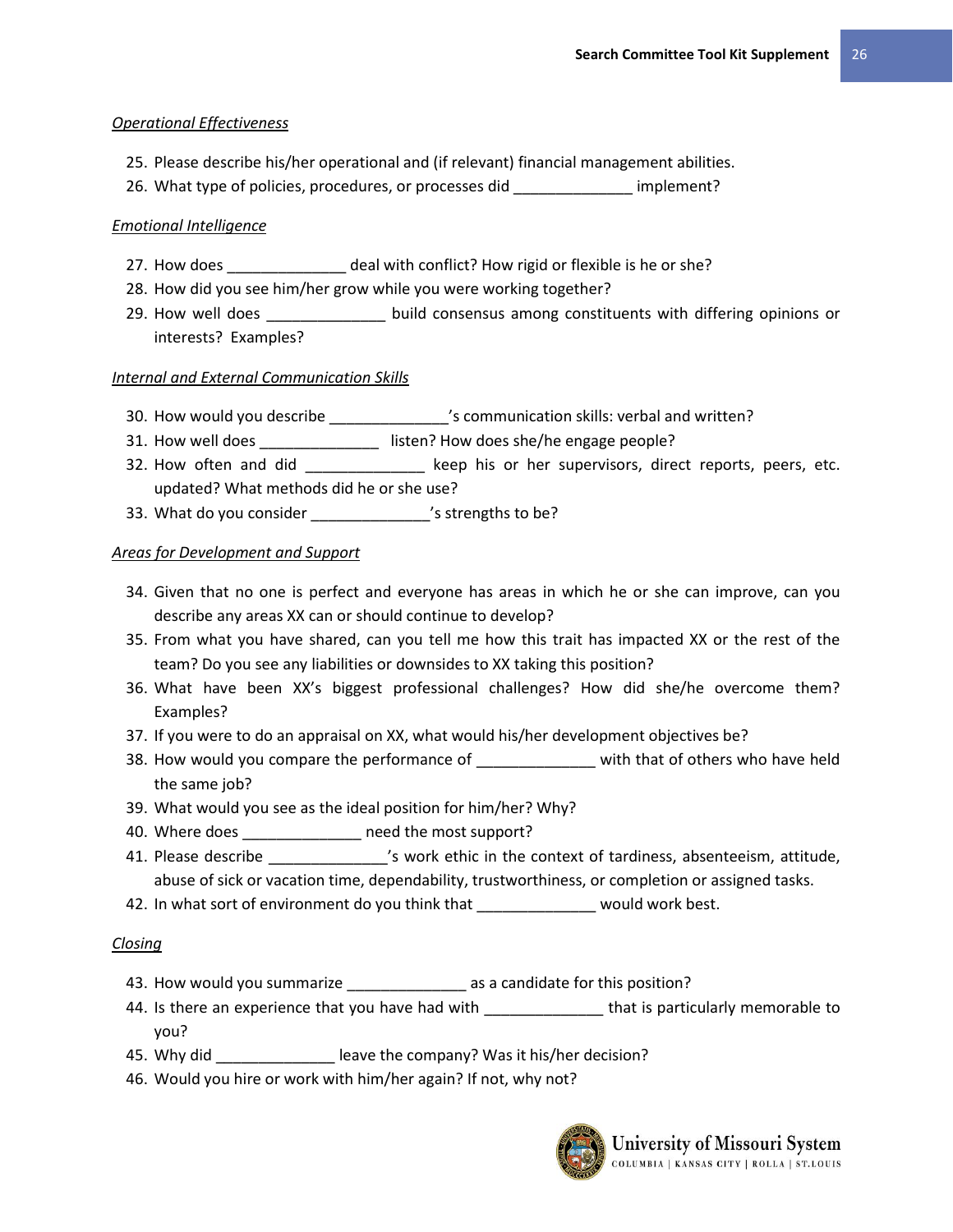- 47. Is there anything else that I should know about before moving \_\_\_\_\_\_\_\_\_\_\_\_\_\_ forward in the process? (A MUST-ASK QUESTION!)
- 48. Is there anyone else you could recommend as a reference who might have seen from a different angle?
- 49. Thank you so much for your help and insight. Do you mind if I contact you again in case I have additional questions?

# <span id="page-28-0"></span>**EXAMPLES OF BEHAVIORAL COMPETENCY INTERVIEW QUESTIONS FOR REFERENCE CHECKING**

# *Ability to Manage Teams, People and Organizations*

#### **What to Look for in Reference Answers:**

- 1. Examples that demonstrate the candidate's ability to manage a diverse staff with examples of goals that were met by the team.
- 2. History of working with entry-level, mid-management, and senior executives to accomplish goals.
- 3. Candidate's ability to coach and mentor individuals throughout his or her career with detailed descriptions of what the candidate did for the mentees.

# **Possible Questions**

- 1.Describe the types of individual team members [CANDIDATE NAME] has managed.
- 2. Tell me about [CANDIDATE NAME]'s stance on professional development for employees. What sorts of professional development programs, formal or informal, has [CANDIDATE NAME] led?

# *Ability to influence/motive others*

#### **What to Look for in Reference Answers:**

- 1. Concrete examples of having met goals that required action from individuals who did not report to the candidate; matrix management experience.
- 2. Style that complements your senior managers and that will resonate with staff members.

- 1. What impact has [CANDIDATE NAME] had on the organization? In his or her department and outside of his or her department?
- 2. Can you describe a goal [CANDIDATE NAME] had to reach that required him or her to secure the help of individuals outside of his or her direct of control? How did s/he go about motivating people who were not direct reports?

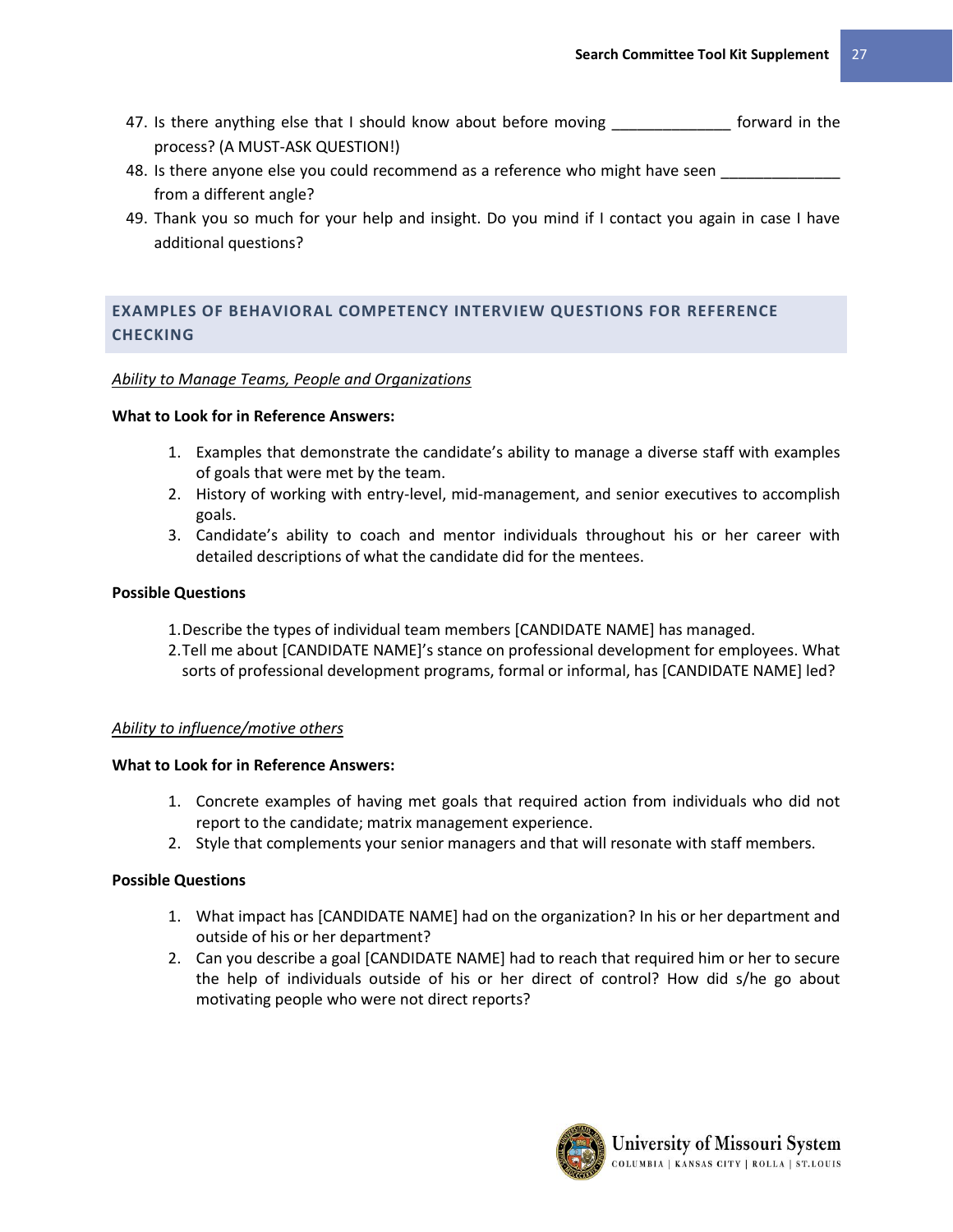#### *Ability to work with Stakeholders*

#### **What to Look for in Reference Answers:**

- 1. Demonstrated ability to build and leverage relationships with stakeholder groups and personal network.
- 2. A constructive style that encourages a diversity of views, collaboration, and consensus building.
- 3. Solid experience managing teams as a volunteer in a nonprofit, ideally as a committee chair for a defined effort where influencing peers has been necessary.

#### **Possible Questions**

- 1. Can you describe the relationships that [CANDIDATE NAME] has maintained with individuals outside his or her company in order to accomplish his or her work?
- 2. How does [CANDIDATE NAME] bring together the ideas of people with different frames of reference?
- 3. What can you tell me about [CANDIDATE NAME]'s work with individuals in the nonprofit sector, perhaps in a volunteer capacity?

#### *Ability to collaborate and resolve conflict*

#### **What to Look for in Reference Answers:**

- 1. Fit between candidate's ideal decision-making environment and that of your organization.
- 2. Fit between candidate's ideal relationships and existing personalities/styles of your team.
- 3. Positive approaches to interpersonal conflict.

#### **Possible Questions**

- 1. How would you describe [CANDIDATE NAME]'s ideal decision-making environment and why?
- 2. How would you describe [CANDIDATE NAME]'s ideal relationship with boss, colleagues, and direct report(s) and why?
- 3. How would you describe [CANDIDATE NAME]'s ability to resolve interpersonal conflict?

#### *Ability to work in a resource-constrained environment*

#### **What to Look for in Reference Answers:**

- 1. Evidence that the candidate can work in cash-/resource- constrained environments.
- 2. Creative approaches that have allowed the candidate to manage projects despite lack of resources.

- 1. Describe the environment of your company with regard to resources. What was involved in securing resources, people, tools, materials, equipment, and supplies?
- 2. How has [CANDIDATE NAME] modified his or her approach because of limited resources and how was that approach different from past approaches?